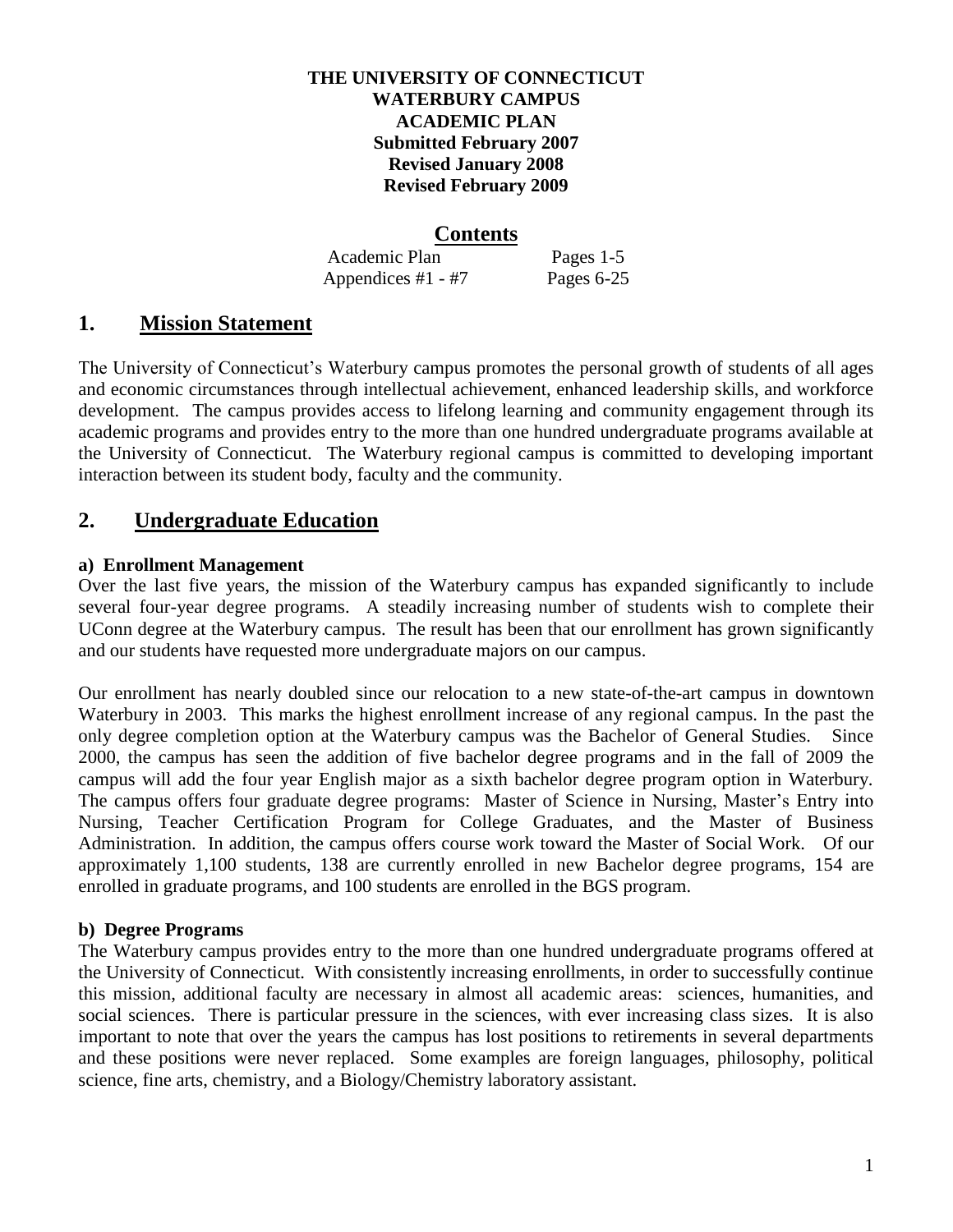Many students who begin their academic careers at the Waterbury campus now choose to complete their undergraduate degrees here. The number of students choosing this option continues to grow. We currently offer the following majors:

American Studies Business and Technology English – *beginning in the fall 2009 semester* General Studies Human Development and Family Studies Psychology Urban and Community Studies

**Business & Technology:** There are approximately 30 junior and senior Business & Technology majors in Waterbury. At least seven in-residence faculty members are required to deliver both the undergraduate and MBA programs at the Waterbury campus: one in accounting, one in finance, two in management, one in marketing, one in operations management and one in information technology. Presently, there are seven business faculty shared between Waterbury BSBT & MBA and Hartford (where there are now over sixty BSBT majors). Originally, seven business faculty members were promised to Waterbury, alone, in order to deliver the undergraduate and graduate business programs offered here. In Stamford, there are seven business faculty dedicated entirely to teaching undergraduate courses with no graduate teaching responsibilities. While seven business faculty members in Waterbury will not provide parity with Stamford, it is a step in the right direction.

**Human Development and Family Studies:** A degree program in HDFS was approved for Waterbury in the fall of 2004. Since that time, the number of majors has increased from five to more than thirty. There are two full time faculty at Waterbury, a full time lecturer shared with the Waterbury, Torrington, and Hartford campuses and a strong cadre of adjuncts. HDFS courses are also resources for BGS students concentrating in human services. In order to meet the needs of our students, we request:

- 1. Expanded course offerings
- 2. At least one additional faculty position
- 3. One administrative support person

See Appendix #1 for complete details.

**Psychology:** In 2004, the Department of Higher Education approved a Bachelor's Degree program in psychology for the University's Waterbury, Torrington, and Hartford Campuses. This program has been extremely successful at Waterbury. Due to the ever increasing enrollment, we request the following:

- 1. One additional faculty in either the clinical or social division
- 2. One half-time administrative assistant
- 3. One quarter-time research assistant
- 4. Funds, lab and office space to support the growth of this program

See Appendix #2 for complete details.

**Urban and Community Studies:** Urban and Community Studies has been offered at the Waterbury campus for the past eight years. There are approximately twenty majors and this number is growing. Also, students enrolled in a variety of majors take courses in UCS. In order to keep pace with increased student interest in this area, we request the following: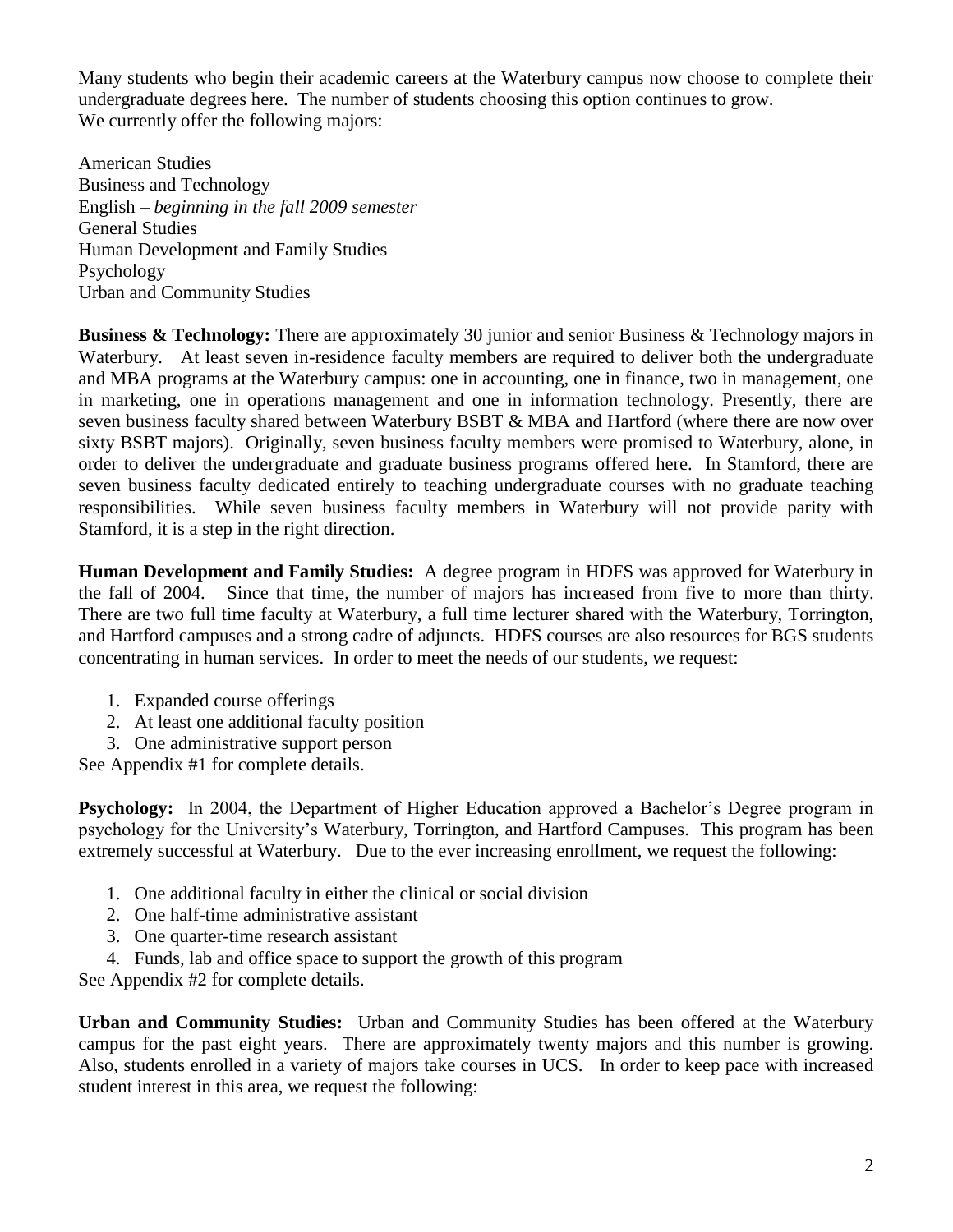- 1. One additional faculty member in Geography, preferably with expertise in Geographic Information Systems (GIS)
- 2. New concentration in GIS
- 3. New Minors in Urban Ecology and Social Work
- 4. One half-time administrative assistant

See Appendix #3 for complete details.

### PROPOSAL FOR NEW UNDERGRADUATE MAJORS AND MINOR

Below is a list of proposals for new majors at the Waterbury campus. Additional resources required for each of these are outlined in the respective appendices.

*Bachelor of Science in Business Administration (BSBA)* See Appendix #4 for complete details.

#### *History*

See Appendix #5 for complete details.

#### **c) Minors**

Proposal for Minor in Urban Ecology**:** with the addition of new science faculty and the return of the campus's full-time engineering faculty who has been on medical leave for several years, this minor could prepare students for careers in urban environmental policy, urban environmental remediation, and a host of other occupations. See Appendix #6 for details.

Proposal for Minor in Social Work: working with faculty and existing courses in UCS, Sociology, Psychology, and Social Work, this minor would allow students to better prepare for entry-level careers in the social services field as well as for graduate school in social work

## **d) Student Enrichment**

**Career Services:** As the number of four-year degree programs at the Waterbury campus continues to increase, we need to respond to students' requests for career planning. A Waterbury-based career counselor would work closely with the UConn Office of Career Services. As of the submission of this academic plan in January 2009, this position is in the search process. The Waterbury Career Services Center will provide:

- individual career counseling
- job search workshops
	- o resume writing
	- o interviewing skills
	- o exploring the job market
- **general informational workshops**
- study abroad
- **PEDIES IN THE ALTER IS NO STEP IN STREE** classes
- internship and co-op information

## **e) Student Support Services**

**Academic Resource Center:** In order to assist the broad-reaching academic needs of the students on the Waterbury campus, we propose an Academic Resource Center that would house the Math Center and Writing Center, as well as provide individual tutoring to all students, including SSS students, in all subject areas offered at the Waterbury campus. The Center would provide both a drop-in component (as is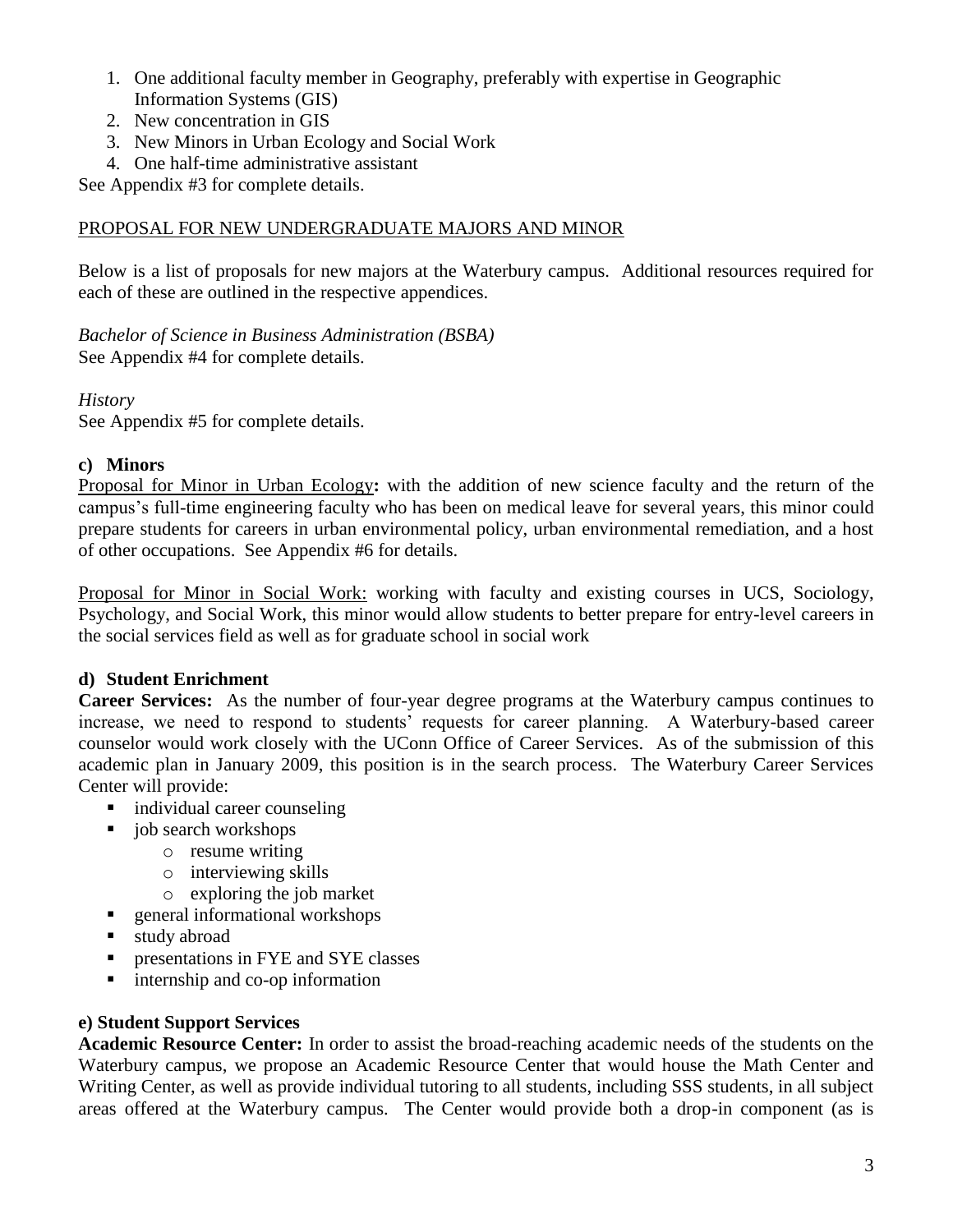currently done in the Math and Writing Centers) and pre-scheduled tutoring sessions. The Academic Resource Center would have a full-time coordinator who would:

- recruit, train and supervise professional tutors and student workers
- conduct study skills workshops
- $\blacksquare$  teach in the FYE program
- work closely with the Student Support Services (SSS/CAP) coordinator

The Academic Resource Center would also have professional staff to support the Math Center and Writing Center and to expand hours for these tutoring services.

**Student Support Services (SSS/CAP):** Students enrolled in the SSS program reflect our nation's multicultural and multiethnic society, thereby increasing diversity at the Waterbury campus. As the SSS enrollment continues to grow, we will require the following additional resources:

- Access to the proposed Academic Resource Center
- Professional tutors
- Additional peer tutors

# **3. Research**

**Research**: The Waterbury campus is fully committed to the scholarly pursuit of research, both within the ranks of faculty and within the student population. To support faculty professional and instructional development the campus instituted a fund beginning in the 2008/2009 academic year that is administered by the faculty for the faculty. The Waterbury campus offers the opportunity for applied research that is integrated with community needs and academic programs.

## . **4. Graduate Education**

Master of Business Administration (MBA) Master of Science in Nursing Master's Entry into Nursing (MbEIN) - Accelerated Pre-Licensure Program Teacher Certification Program for College Graduates (TCPCG) Course work toward the Master of Social Work

MBA: There are approximately 105 MBA students in Waterbury. At least seven in-residence faculty members are required to deliver both the undergraduate and MBA programs at the Waterbury campus: one in accounting, one in finance, two in management, one in marketing, one in operations management and one in information technology. Presently, there are seven business faculty shared between Waterbury BSBT & MBA and Hartford (where there are now over sixty BSBT majors). Originally, seven business faculty members were promised to Waterbury, alone, in order to deliver the undergraduate and graduate business programs offered here.

# **5. Public Engagement**

**Community Outreach and Engagement:** Community Outreach and Engagement enhance the academic experience for undergraduate students at the Waterbury campus. As an urban campus, with its diverse population and proximity to many organizations and businesses, we can provide unique opportunities for partnerships that enhance learning and improve the greater community. The Osher Institute, service learning, internships and volunteerism are valuable learning tools for students in all academic programs.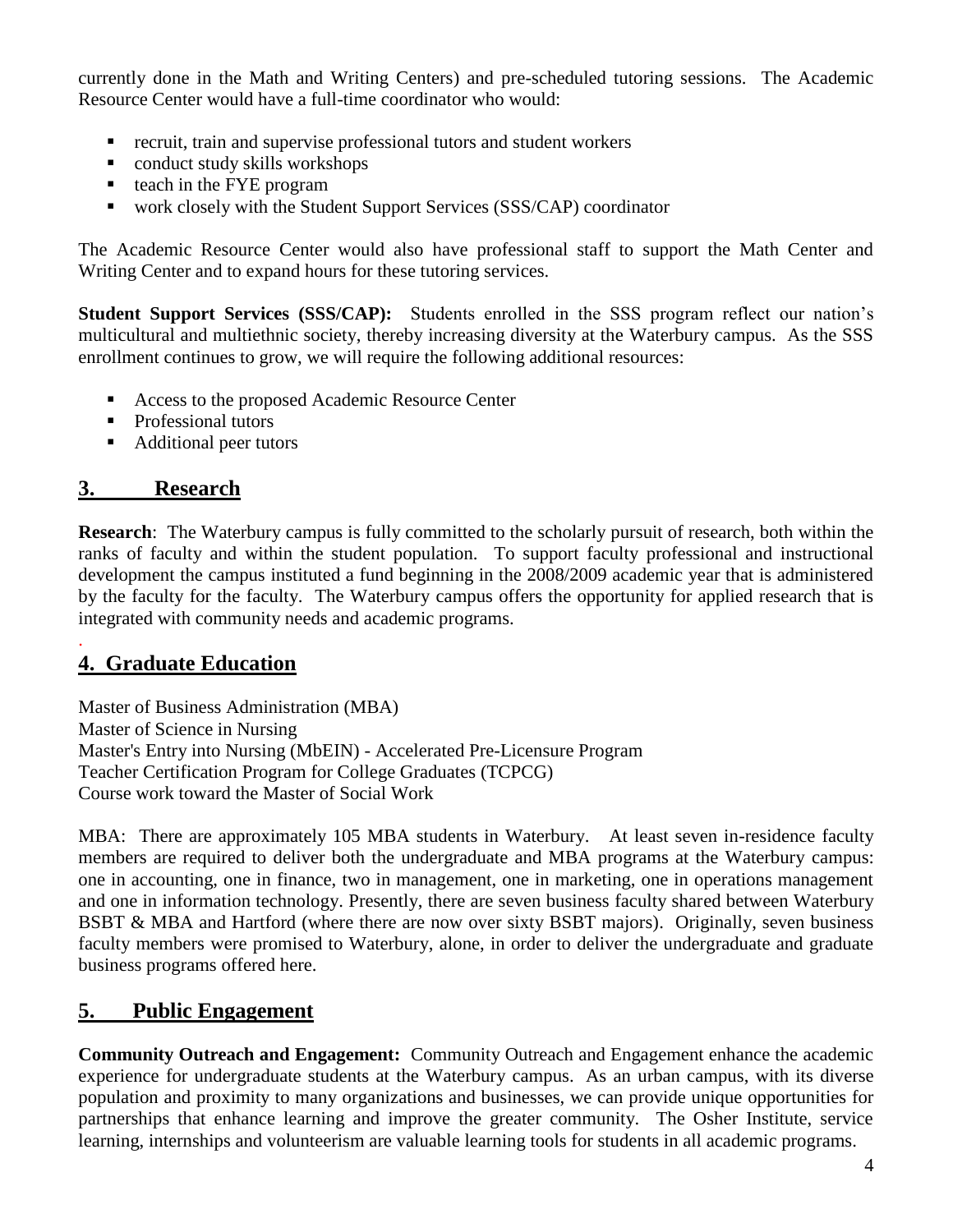Students' opportunities for community outreach and engagement in support of their academic programs are expanding. In order to offer this important co-curricular experience, we require a full-time community outreach coordinator to:

- coordinate service learning, student internships, off-campus work-study and volunteer and paid positions within the Waterbury community in conjunction with their courses and majors
- recruit area businesses and organizations to offer internships, service learning and other opportunities to students

This community outreach coordinator would work closely with the Director of External Affairs and the Career Counselor. See Appendix #7 for complete details.

# **6. Physical Plant and Infrastructure**

FACILITIES – To Be Addressed by Master Plan Committee

As we continue to add additional courses and programs, we will explore options for more space, including better use of and expansion of the current facility and exploring use of existing space within the downtown Waterbury area. The campus goal of a fourth wing would address the needs of our current and proposed programs and would include, but would not be limited to, the following:

- Additional classroom space
- Additional laboratory space
- Additional Research space
- Additional high tech classroom space
- Additional office space
- Additional adjunct office space with university computers
- Office space for new faculty and staff
- Cafeteria Space

This report was respectfully submitted originally on February 28, 2007 by the Waterbury Campus Academic Plan Committee.

Members:

Michael Blumenthal, Assistant Professor, History Angela Brightly, Associate Director for UConn Waterbury Campus Candice Chirgotis, Adjunct Faculty, Drama Ruth Glasser, Lecturer and Coordinator, Waterbury Urban and Community Studies Christine Johnson, Nursing Dennis McGavran (Chair), Associate Professor, Mathematics Abby Peklo, Student Services Glen Richardson, University Director, School of Business, Regional Campuses Samuel Robinson, Coordinator, Writing Center Lillie Wright, Coordinator, Student Support Services

It was revised and re-submitted on January 4, 2008. It is being re-submitted as revised on February 11, 2009.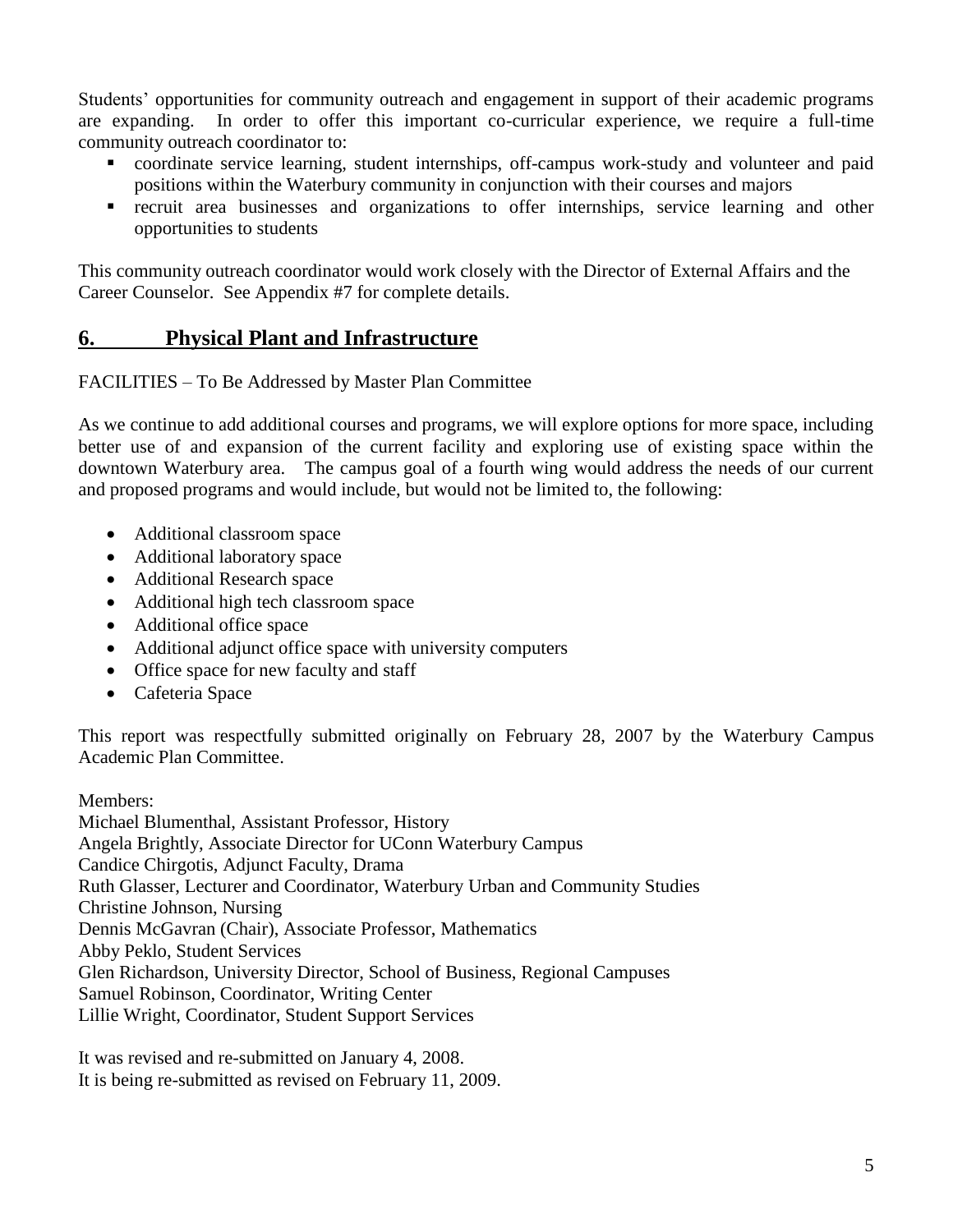## **UConn Waterbury Academic Plan Appendix #1**

## **Human Development and Family Studies (HDFS)**

## **Justification and Rationale**

The Human Development and Family Studies (HDFS) program is still in the early phases of development on the Waterbury Campus. The program is a multidisciplinary major that focuses on individual and family development across the lifespan. Students develop a strong understanding of the social, cultural and historical frameworks within which families function and are influenced by family structure, social structure (past and present), race, gender, social class and ethnicity.

A major in HDFS provides a spring-board to many careers dealing with individuals of all ages and families in various stages of growth. Career opportunities are available in education, social work, counseling, non-profit agencies, human services, and private industry.

Since approval of the program at the Waterbury campus in Fall 2004, the number of students declaring HDFS as a major has grown from five to over twenty-five. There are close to sixty majors among the Hartford, Torrington and Waterbury regional campuses.

The opportunity for students to travel between campuses for classes has been a strong part of the success of HDFS. Students are encouraged to schedule classes among the three campuses to attain the credits they need in a more timely, efficient manner.

There are four areas of concentration in HDFS at the Waterbury campus: Adult Development and Aging; Childhood and Adolescence; Family Relationships: Services and Counseling; and Family and Society: Social Policy and Planning. A fifth concentration in Early Childhood is available on the Storrs and Stamford campuses. This is an area we and the students are interested in pursuing.

With the Osher Outreach Program on the Waterbury campus, "hands-on" opportunities for students interested in gerontology and aging has expanded.

## **Program Strengths**

- Excellent staffing
- Exceptional adjuncts to cover the depth of courses
- Concentration in aging supports and benefits from outreach and the Osher Life Long Learning Institute
- Complements and enhances other social science areas of instruction
- Provides an outlet for BGS human service concentration
- Majors have opportunity to enroll in related areas that expand knowledge base of HDFS
- HDFS staff are involved in community research via informal caregiving and care-receiving
- First major to establish distance learning courses offered on three campuses (Waterbury, Hartford, and Torrington) by staff (with staff presence at each campus)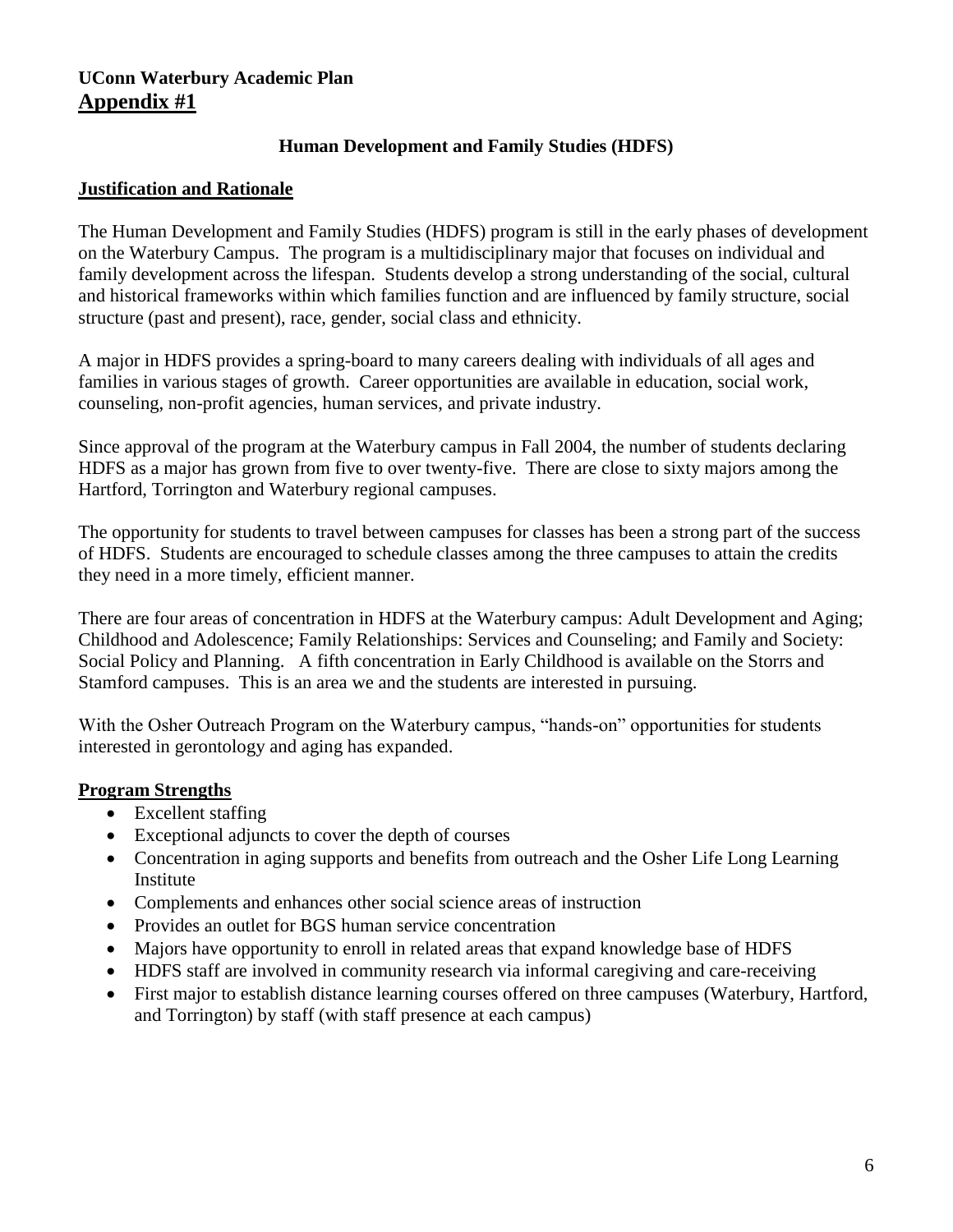- Over 95% of enrollment in HDFS classes for Spring 2007 (number of available seats to actual students enrolled in classes)
- Have strong links to all areas of the Provost's Academic Plan focusing on Our World, Our Families, Our People, Our Family and Community Connection, and Our Future

## **Current Resources**

## **Staff:**

On the Waterbury Campus, there are two (2) full-time staff (one tenure track and one non-tenure track). We have one Full-Time lecturer, shared among the three campuses depending on course offered, enrollment numbers, etc. We have developed a very strong group of adjuncts among the three campuses, in many specialty areas, to teach in HDFS.

## **Future Needs**

## **Staff:**

- One to two additional full time faculty
- Support staff for special projects and on an 'as needed' basis
	- o Community outreach coordinator to work with faculty via internships, fieldworks, etc.

## **Facilities:**

- Office space for additional faculty and staff
- Use of larger, high-tech classrooms for foundation classes (i.e., general education)

## **Program**:

- Expand the number of course offerings
- Expand the number of approved course offerings for BGS students
- Expand opportunities for students and strengthen outreach to the community by offering internships
- Expand interdisciplinary opportunities
- Institute an Honors Program
- Establish an Early Childhood Concentration
	- o Investigate collaboration with Naugatuck Valley Community College and other institutions to develop this concentration
- Collaborate with other programs to enhance students' opportunities and skills for employability in fields such as human services, education, public policy and urban studies
- Develop a link to masters programs in education and teacher certification
- Increase the number of majors in Waterbury to more than 100 during the next five to seven years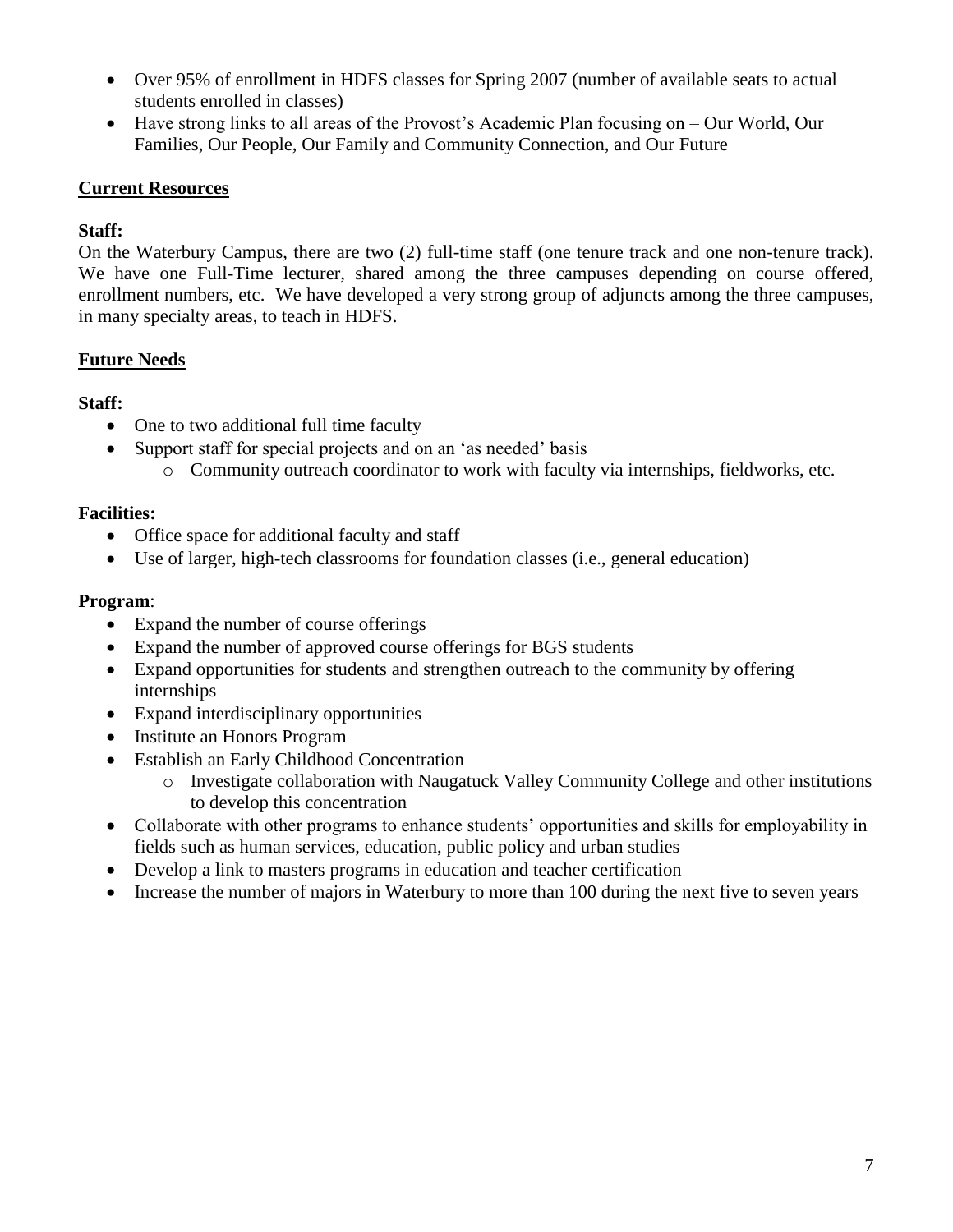## **UConn Waterbury Academic Plan Appendix #2**

## **Support and Resources for a Growing Psychology Major**

## **Justification and Rationale**

In 2004 the Department of Higher Education (DHE) in responding to an application from the University, approved the establishment of a full four-year undergraduate major in Psychology for the Waterbury, Torrington, and Hartford campuses. The emphasis and mission of this major as stated in the application to the DHE was distinguished from the existing major centralized at Storrs. The difference was embodied in a strong emphasis on fieldwork, outreach, and internship opportunities by utilizing the resources that were more plentiful and geographically available in the cities that surrounded the locations of these regional campuses. The major was also distinguished from those available in the state university system by its emphasis on research training and involvement of undergraduate majors in research.

To support the addition of the major courses, one tenure-track position was added in Waterbury for a total of 2, two tenure-track positions were added in Hartford for a total of 3, and one full time instructor position was added in Torrington.

Since its inception the enrollments in psychology courses have grown steadily at all three regional campuses **(See Tables 1 & 2).** The enrollment data and major data for both before and after the psychology major approval are presented in the appended tables. As can be seen in the appended Table 2, "Psychology Majors 2005 vs. 20007," the increase in majors at the three campuses has been 79.2%. **Psychology Majors at Waterbury have increased from 43 in January of 2005 to 76 in January of 2007, an increase of 77%.** The number of majors per tenure track faculty at Waterbury has increased from 21.5 in 2005 to 38 in 2007. When this ratio of 38 majors to tenure track faculty at Waterbury is compared to the other regional campuses and to Storrs (28 at Hartford, 30 at Stamford, 20 at Avery Point, 33 at Storrs) it is apparent that Waterbury has the highest ratio.

In addition to the dramatic increase in enrollments (Table 1) at Waterbury in all Psychology courses, as well as the number of majors, the program has been fulfilling its stated mission of training undergraduates in research methodology, and involving undergraduates in fieldwork and outreach.

It is anticipated that the enrollments and majors in psychology courses at Waterbury will increase at the rate of 15% per year for the next 5 years. At that rate, the number of majors in Psychology at Waterbury alone will be 153 in January of 2012. Without any further increase in faculty positions, the ratio of majors to tenure track faculty will reach 76 in that year. The current ratio of 38 majors per faculty at Waterbury as well as the number of enrollments per faculty is already much higher than the stated goal of 25 for the University as a whole.

In summary, two things are abundantly clear: 1) the inception of a psychology major has been markedly successful in terms of serving a need at the undergraduate level at Waterbury and fulfilling its stated mission, and 2) the program is under great enrollment pressure and is in need of additional supportive resources.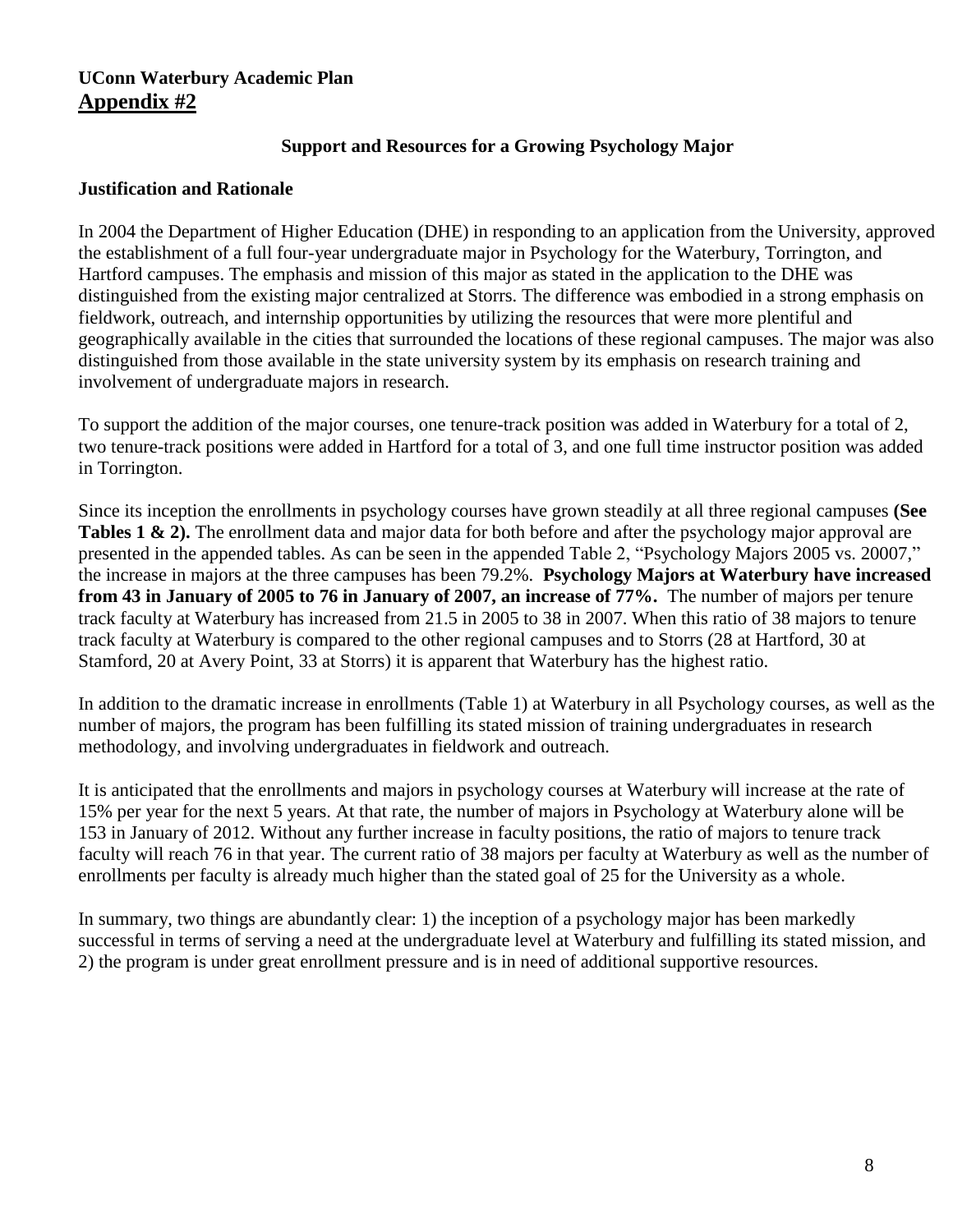#### **Current Resources Needed for the Psychology Major**

#### A. Full-time Faculty for 2008-2009

A full time, tenure track faculty position for the academic year of 2008-2009 in either the Clinical or Social Division is requested to meet the current needs of the psychology major. This position will provide instruction in classroom settings as well as research and field experience placements in the community and other non-profit organizations and businesses. Examples of these organizations are the Waterbury area hospitals, theaters, chambers of commerce, and social service agencies. An additional full-time tenure track faculty position is necessary (see Table 3). Areas of teaching expertise should be Physiological Psychology, History & Systems, and/or Sensation & Perception. The research focus of the new position should be consistent with Waterbury's mission, and focus on community-based topics. This faculty position will require office and lab space ranging from 200-1000 square feet, to be determined at the point of hire.

#### B. UCPE Level 3 Administrative Assistant for 2007-2008

A part-time UCPE Level 3 administrative assistant to the psychology major is required currently to assist in implementing the Waterbury major. A job description is attached. Main responsibilities will include undergraduate advising, coordination of the participant pool, provision of psychology major materials, and program support.

#### C. Research Assistant

A part time Research Assistant (RA) is required to assist tenure-track faculty with research endeavors. This funding will provide a graduate-level student presence at the campus, and will focus on implementing community-based research in Waterbury. The position will provide 10 hours per week for the fall and spring semester, and will allow the Waterbury-based faculty to compete successfully with Storrs-based faculty for graduate student resources located only at Storrs.

## D. Research Contingency Fund

To maintain the psychology suite equipment (e.g., camera system, computer systems, furniture, laptops, etc.) an annual contingency fund is requested to repair or replace equipment as needed for continuous research capabilities.

## E. Educational Supply Fund

A fund to provide educational materials, such as video series, charts, software, etc., for didactic purposes is required. As new courses are developed by additional faculty, additional educational supplies may be required.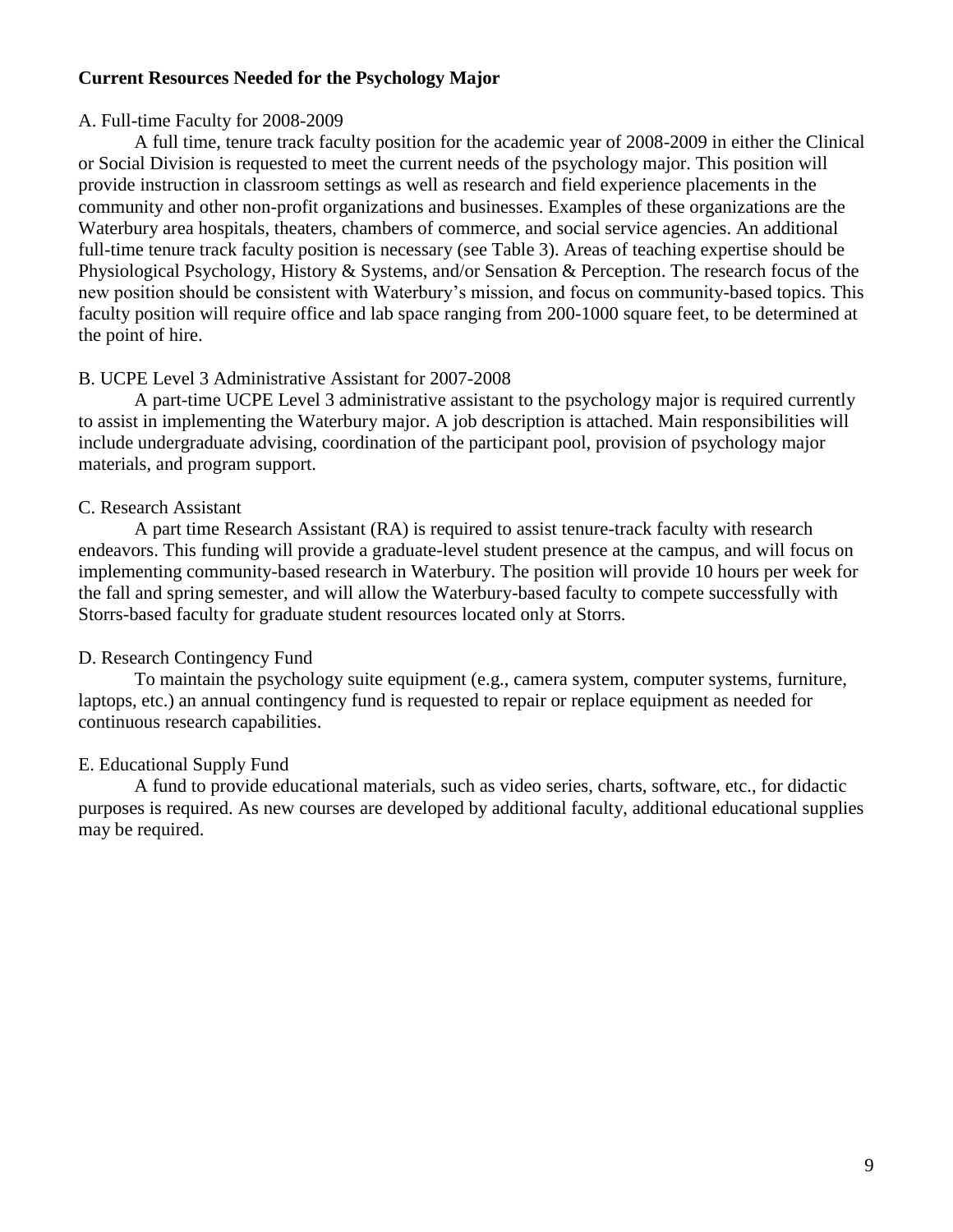| <b>Table 3.: Summary of Budget Requests</b> |  |
|---------------------------------------------|--|
|---------------------------------------------|--|

| <b>Item</b>                                          | <b>Current Cost</b>                                                                                                                 |
|------------------------------------------------------|-------------------------------------------------------------------------------------------------------------------------------------|
| Full-time tenure track<br><b>Assistant Professor</b> | 2007 salary range from<br>\$48,000-\$58,000<br>Start-up funds \$25,000<br>$200-1000$ square feet of<br>office and research<br>space |
| Part-time UCPE Level 3                               | $$20,000 (2007 salary +$<br>fringe)                                                                                                 |
| Part-time Research                                   | $$6350 (2007 salary +$                                                                                                              |
| Assistant                                            | fringe) per semester                                                                                                                |
| <b>Research Contingency Fund</b>                     | \$2000                                                                                                                              |
| <b>Educational Supplies</b>                          | \$250                                                                                                                               |

## PLEASE NOTE:

The Waterbury Psychology Strategic Plan is offered in the context of a Psychology Major offered jointly by the Waterbury, Greater Hartford, and Torrington campuses. No single campus as of 2007 is capable of offering the Psychology Major in isolation. Thus, we (the faculty at these three campuses) have elected to continue the joint-campus Psychology Committee to continue implementing and coordinating the Psychology Major. This Strategic Plan and Budgetary requests have been developed in coordination with this joint-campus Psychology Committee, as well as with the Psychology Department at Storrs and our Department Head. A number of our Waterbury students continue to take advantage of psychology courses offered at the Greater Hartford and Torrington campuses. For the foreseeable future, we will operate in this manner to provide the best possible psychology major to our Waterbury students.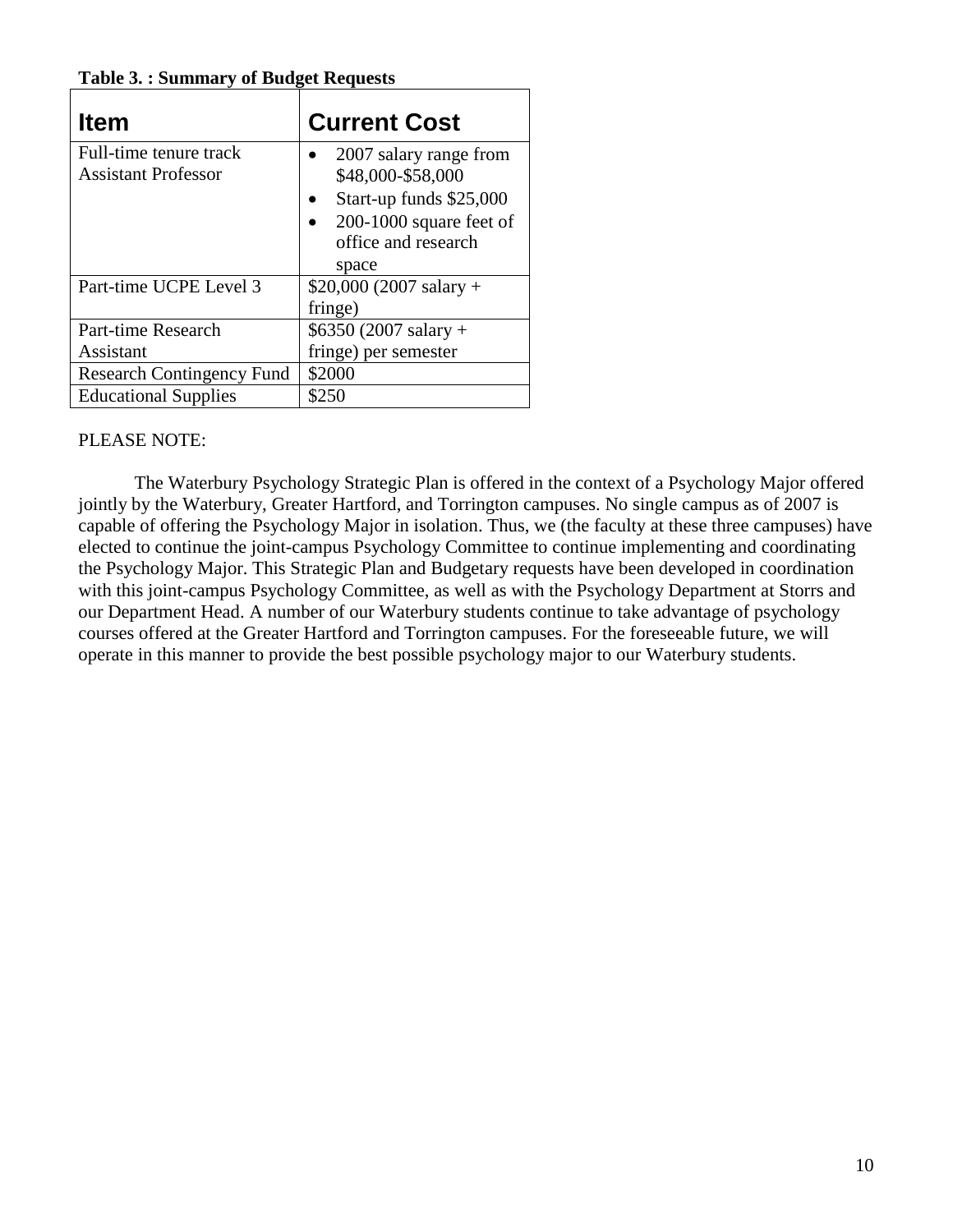|                            | <b>Hartford</b> | Waterbury | <b>Torrington</b>                                     | <b>All Three</b><br><b>Campuses</b> | <b>Stamford</b> | Avery<br>Point | <b>Storrs</b> | <b>Totals</b> | $\frac{6}{6}$ |
|----------------------------|-----------------|-----------|-------------------------------------------------------|-------------------------------------|-----------------|----------------|---------------|---------------|---------------|
| freshmen                   | 16              | 10        | 2                                                     | 28                                  | 8               | 9              | 76            | 121           | 10.9%         |
| sophomores                 | 12              | 18        | 5                                                     | 35                                  | 20              | 6              | 147           | 208           | 18.7%         |
| juniors                    | 11              | 7         | $\mathbf{1}$                                          | 19                                  | 25              | 5              | 308           | 357           | 32.1%         |
| seniors                    | 6               | 8         | 5                                                     | 19                                  | 42              | 3              | 363           | 427           | 38.4%         |
|                            | 45              | 43        | 13                                                    | 101                                 | 95              | 23             | 894           | 1113          | 100.0%        |
|                            | 4.0%            | 3.9%      | 1.2%                                                  | 9.1%                                | 8.5%            | 2.1%           | 80.3%         | 100.0%        |               |
| tenure<br>track<br>faculty | 3               | 2         | $\boldsymbol{0}$                                      | 5                                   | 3               | 1              | 42            | 51            |               |
|                            |                 |           |                                                       | <b>All Three</b><br><b>Campuses</b> | <b>Stamford</b> | Avery<br>Point | <b>Storrs</b> |               |               |
|                            |                 |           | majors per<br>tt faculty in<br><b>January</b><br>2005 | 20.2                                | 31.7            | 23.0           | 29.0          |               |               |

#### **Data as of January 2005**

#### **Data as of January 2007**

|            | <b>Hartford</b> | Waterb<br>ury | <b>Torrington</b> | <b>All Three</b><br><b>Campuses</b> | <b>Stamford</b> | Avery<br>Point | <b>Storrs</b> | <b>Totals</b> | $\frac{6}{9}$ |
|------------|-----------------|---------------|-------------------|-------------------------------------|-----------------|----------------|---------------|---------------|---------------|
| freshmen   | 21              | 18            | 10                | 49                                  | 20              | 7              | 138           | 214           | 16.7%         |
| sophomores | 24              | 28            | 3                 | 55                                  | 17              | 9              | 212           | 293           | 22.8%         |
| juniors    | 24              | 21            | 5                 | 50                                  | 23              | 3              | 330           | 406           | 31.6%         |
| seniors    | 15              | 9             | 3                 | 27                                  | 30              |                | 308           | 366           | 28.5%         |
|            | 84              | 76            | 21                | 181                                 | 90              | 20             | 988           | 1279          | 99.5%         |
|            | 6.5%            | 5.9%          | 1.6%              | 14.1%                               | 7.0%            | 1.6%           | 76.9%         | 99.5%         |               |
| tenure     |                 |               |                   |                                     |                 |                |               |               |               |

**track faculty**

2 2 0 4 3 1 41 49

|               |         |    |                | <b>All Three</b><br><b>Campuses</b> | <b>Stamford</b> | Avery<br>Point | <b>Storrs</b> |
|---------------|---------|----|----------------|-------------------------------------|-----------------|----------------|---------------|
|               |         |    | <b>January</b> |                                     |                 |                |               |
| majors per ft | faculty |    | 2007           | 45.3                                | 30.0            | 20.0           | 33.2          |
|               | in      |    | from 2005      |                                     |                 |                |               |
| % increase    | faculty | to | 2007           | $-20.0\%$                           | $0.0\%$         | $0.0\%$        | $-2.4%$       |
| % increase    |         |    | $2005$ to      |                                     |                 |                |               |
| in majors     | from    |    | 2007           | 79.2%                               | $-5.3\%$        | $-13.0%$       | 10.5%         |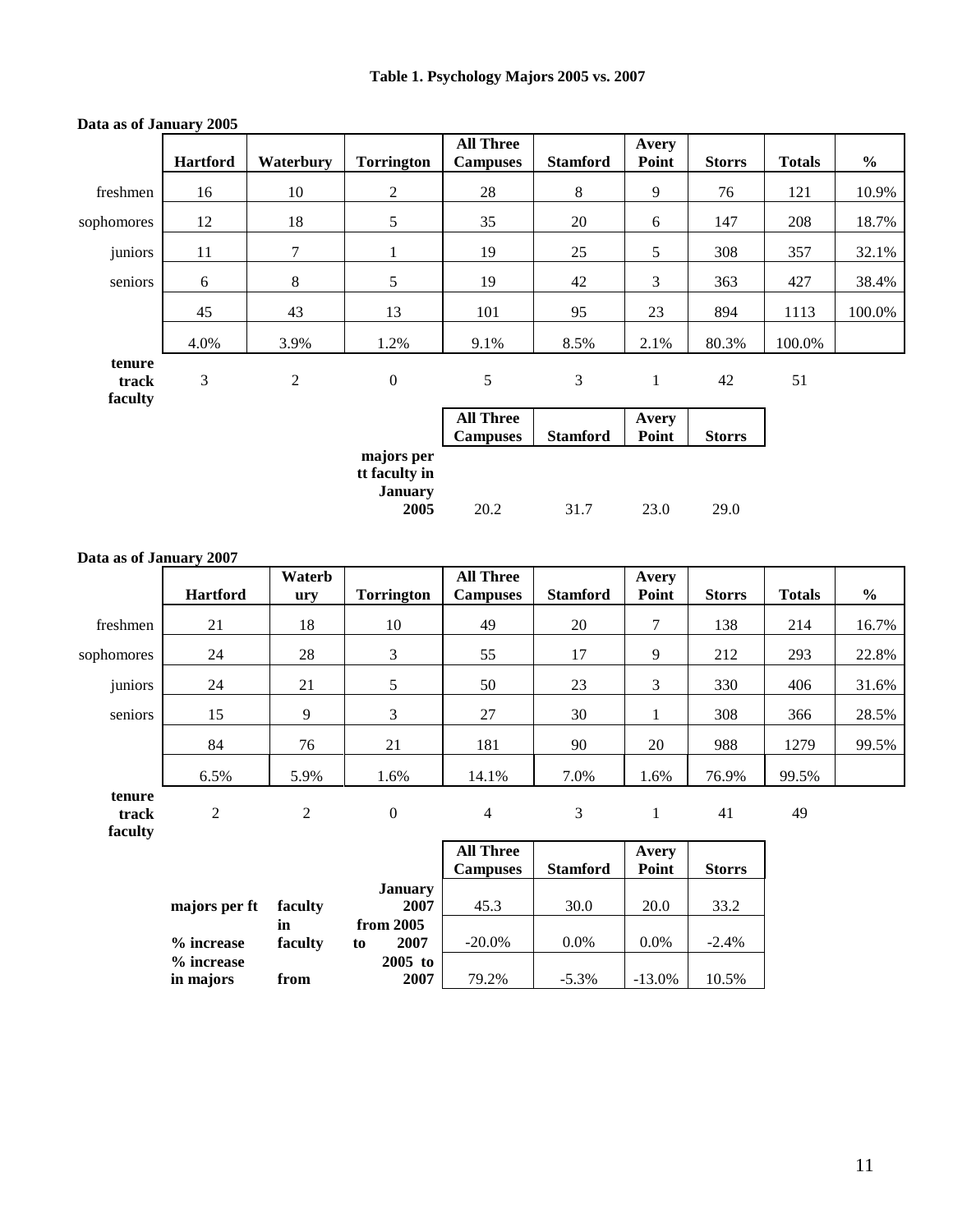| 100's level<br><b>GED Courses:</b> | Academic<br>Year | 132                     | 133       | <b>Credit</b><br><b>Hours</b> | <b>Total</b><br><b>Enrollments</b> | pre-post<br>enrollment<br>increase<br>since major |
|------------------------------------|------------------|-------------------------|-----------|-------------------------------|------------------------------------|---------------------------------------------------|
|                                    | 2001-2002        | 449                     | 188       | 1911                          | 637                                |                                                   |
|                                    | 2002-2003        | 465                     | 170       | 1905                          | 635                                |                                                   |
|                                    | 2003-2004        | 455                     | 151       | 1818                          | 606                                |                                                   |
|                                    | 2004-2005        | 489                     | 209       | 2094                          | 698                                |                                                   |
|                                    | 2005-2006        | 540                     | 202       | 2226                          | 742                                |                                                   |
|                                    | <b>TOTALS:</b>   | 2398                    | 920       | 9954                          | 3318                               | 15.0%                                             |
| 200's Courses                      | Academic<br>Year | 200 lecture             | 200's Q   | 200's W                       | <b>Total</b><br><b>Enrollments</b> | pre-post<br>enrollment<br>increase<br>since major |
|                                    | 2001-2002        | 212                     | 48        | 9                             | 269                                |                                                   |
|                                    | 2002-2003        | 153                     | 3         | 21                            | 177                                |                                                   |
|                                    | 2003-2004        | 209                     | 18        | 9                             | 236                                |                                                   |
|                                    | 2004-2005        | 284                     | 18        | 21                            | 323                                |                                                   |
|                                    | 2005-2006        | 382                     | 34        | 52                            | 468                                |                                                   |
|                                    | <b>TOTALS:</b>   | 1240                    | 121       | 112                           | 1005                               | 60.4%                                             |
| 200's<br>Research                  | Academic<br>Year | 294 Field<br>Exp        | 297       | 299<br>Research Research      | <b>Total</b>                       | pre-post<br>enrollment<br>increase<br>since major |
|                                    | 2001-2002        | $\boldsymbol{0}$        | $\pmb{0}$ | $\mathbf 0$                   | $\pmb{0}$                          |                                                   |
|                                    | 2002-2003        | $\mathbf 1$             | 12        | $\overline{2}$                | 15                                 |                                                   |
|                                    | 2003-2004        | $\overline{\mathbf{4}}$ | 13        | 3                             | 20                                 |                                                   |
|                                    | 2004-2005        | 13                      | 17        | 8                             | 38                                 |                                                   |
|                                    | 2005-2006        | 10                      | 12        | 8                             | 30                                 |                                                   |
|                                    | <b>TOTALS:</b>   | 28                      | 54        | 21                            | 103                                | 183.3%                                            |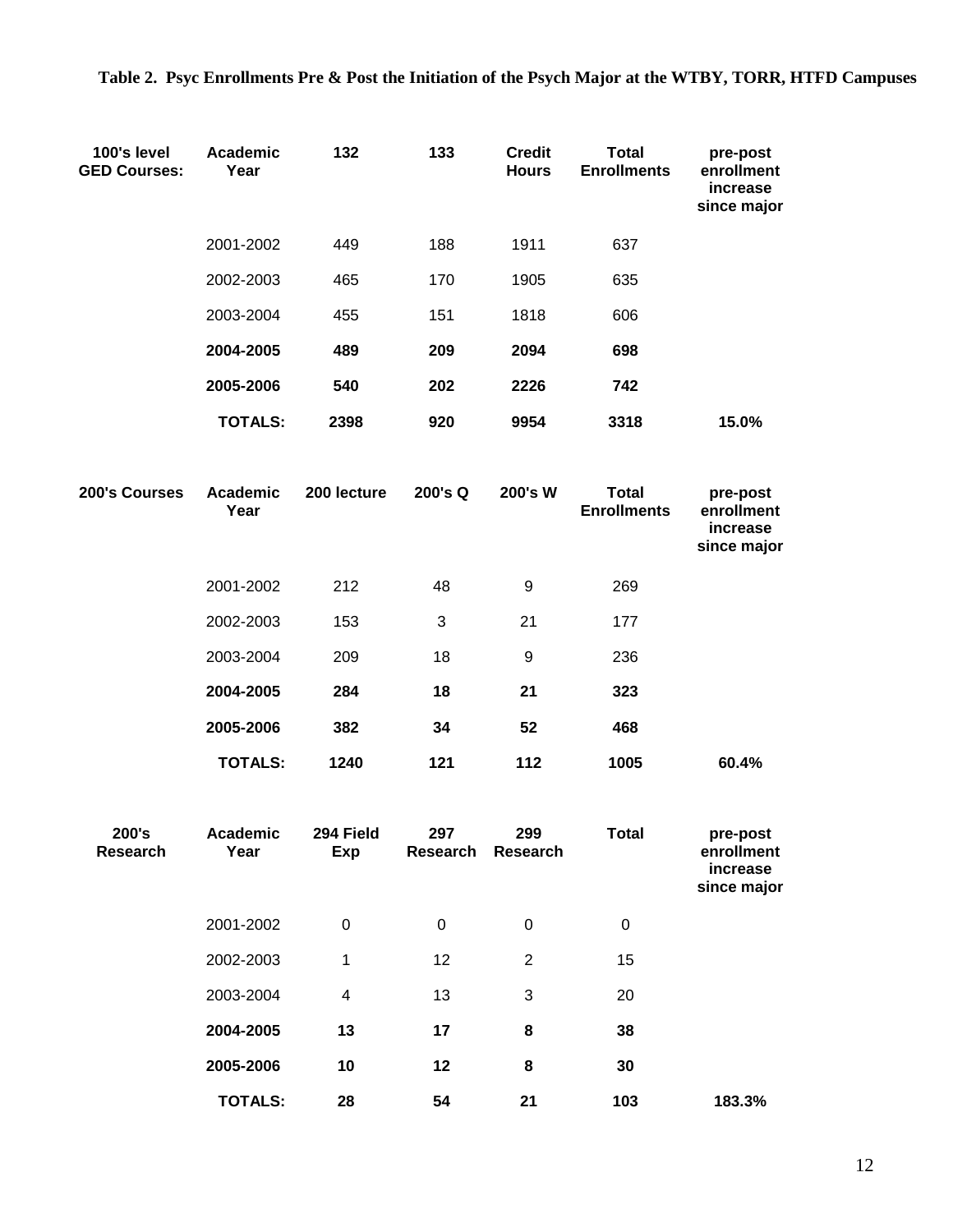| <b>TOTALS:</b> | <b>All Three</b><br><b>Campuses</b> | 100's | 200's<br>content | 200's<br>research | <b>Total</b> | pre-post<br>enrollment<br>increase<br>since major |
|----------------|-------------------------------------|-------|------------------|-------------------|--------------|---------------------------------------------------|
|                | 2001-2002                           | 637   | 269              | 0                 | 906          |                                                   |
|                | 2002-2003                           | 635   | 177              | 15                | 827          |                                                   |
|                | 2003-2004                           | 606   | 236              | 20                | 862          |                                                   |
|                | 2004-2005                           | 698   | 323              | 38                | 1059         |                                                   |
|                | 2005-2006                           | 742   | 468              | 30                | 1240         |                                                   |
|                |                                     | 3318  | 1473             | 103               | 4894         | 32.9%                                             |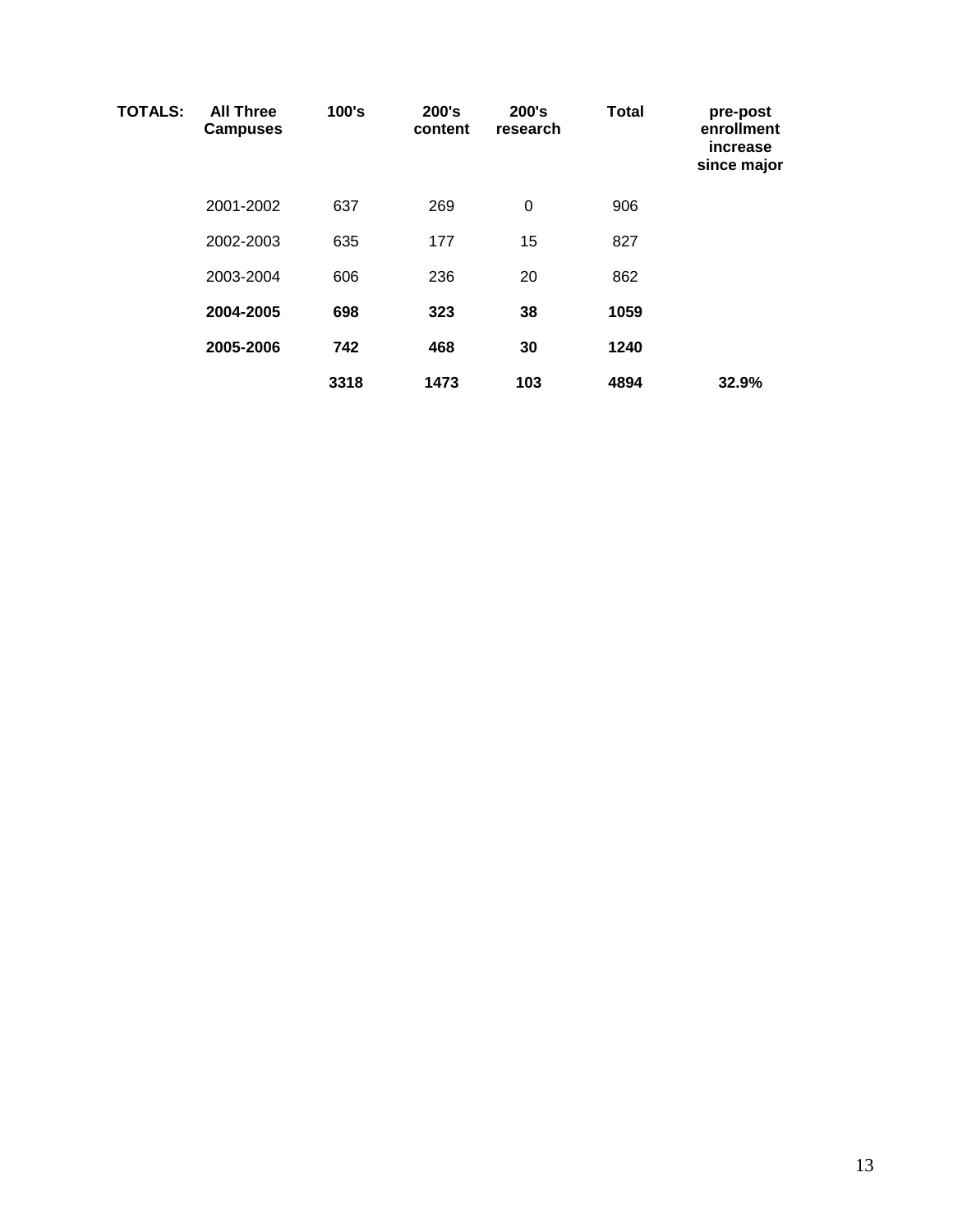## **UConn Waterbury Academic Plan Appendix #3**

#### **Urban and Community Studies Proposed Changes to Current Program**

### **Justification and Rationale**

As the recent Provost's report has indicated, urban issues are an important focus for the University's efforts as we move into the future. Urban and Community Studies has been, and can continue to be, a key player in addressing those issues through faculty research, student in-class and fieldwork-based education, and sustaining and developing ever-deeper connections with the urban community that surrounds our campus.

We have already made enormous strides in this direction. From a fledgling program with just a handful of students that began five years ago, Urban and Community Studies at the UConn Waterbury Campus has grown to include approximately twenty students. The number of interested students continues to grow. Given the limited resources, our progress is admirable.

#### **Current Resources**

## **Staff:**

- Equivalent of two full-time faculty members
- A few adjunct faculty
- Sporadic administrative support from staff based in West Hartford.

## **Future Needs**

## **Staff:**

- One geographer with sub-fields in Geographic Information Systems (GIS) and urban studies, including urban ecology, who would work within our program on at least a half-time basis
	- This would allow us to offer consistent courses in urban ecology, urban geography, and Geographic Information Systems [see below] as well as give us additional faculty capacity for advising students, serving on committees, and fostering community-based projects for UCS students in our classrooms and beyond
- One half-time program assistant who would be responsible for both managing the day-to-day needs of the program and implementing outreach strategies both within and beyond our campus

## **Facilities:**

- One additional faculty office
- One central administrative office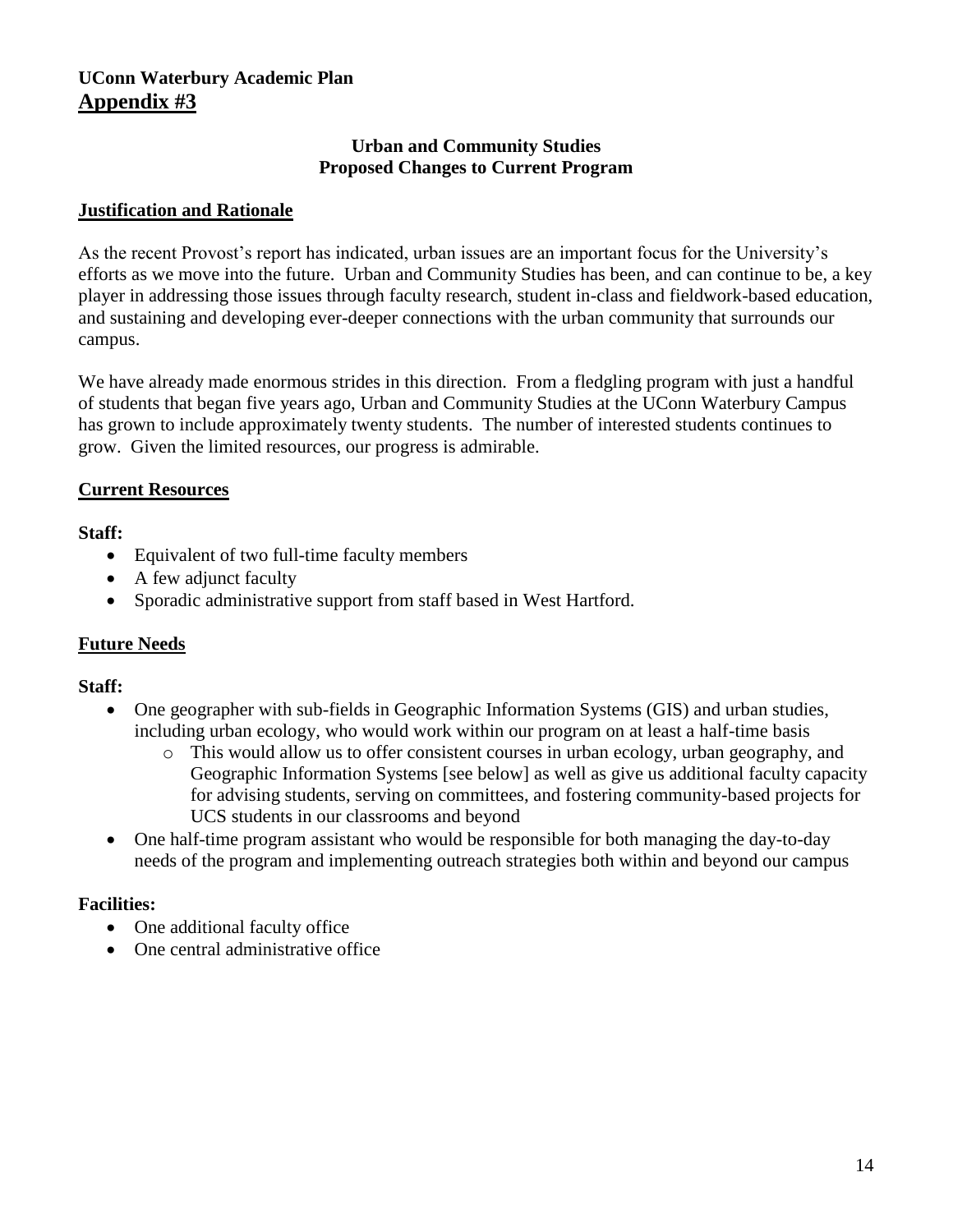## **Program Goals:**

- A greater variety of course offerings and minors, attracting new students to the program and the university
- More service learning and civic engagement initiatives to serve the students and to more effectively integrate the campus with the local community
- A substantial increase in student majors
- Improved workforce development and job opportunities for our students through new options to learn marketable skills

## **Course and Program Offerings:**

The following recommendations take advantage of current faculty and allow for new and creative synergies between UCS and other existing programs:

**Minor in Urban Ecology:** with the addition of new science faculty and the return of the campus's fulltime engineering faculty who has been on medical leave for several years, this minor could prepare students for careers in urban environmental policy, urban environmental remediation, and a host of other occupations [Appendix #6]

**Minor in Social Work**: working with faculty and existing courses in UCS, Sociology, Psychology, and Social Work, this minor would allow students to better prepare for entry-level careers in the social services field as well as for graduate school in social work

**Concentration in GIS**: Offering at least two consistent GIS courses at our campus would benefit students not only in UCS but also in Business and Technology and Human Development and Family Studies, both of which are currently offered on our campus. GIS is an increasingly recognized and marketable tool with applications to a variety of fields. Within our field specifically, for example, GIS increasingly is recognized as a key contribution to a full understanding of urban policy problems, offering a spatial analysis that can result in effective and realistic findings and policies. GIS analysis, for example, has depicted patterns of predatory mortgage lending, segregation, gentrification, crime rates, and environmental impacts, and has been used in conjunction with municipal data to develop an early warning system that predicts housing abandonment. GIS could also be applied within specific courses related to urban ecology.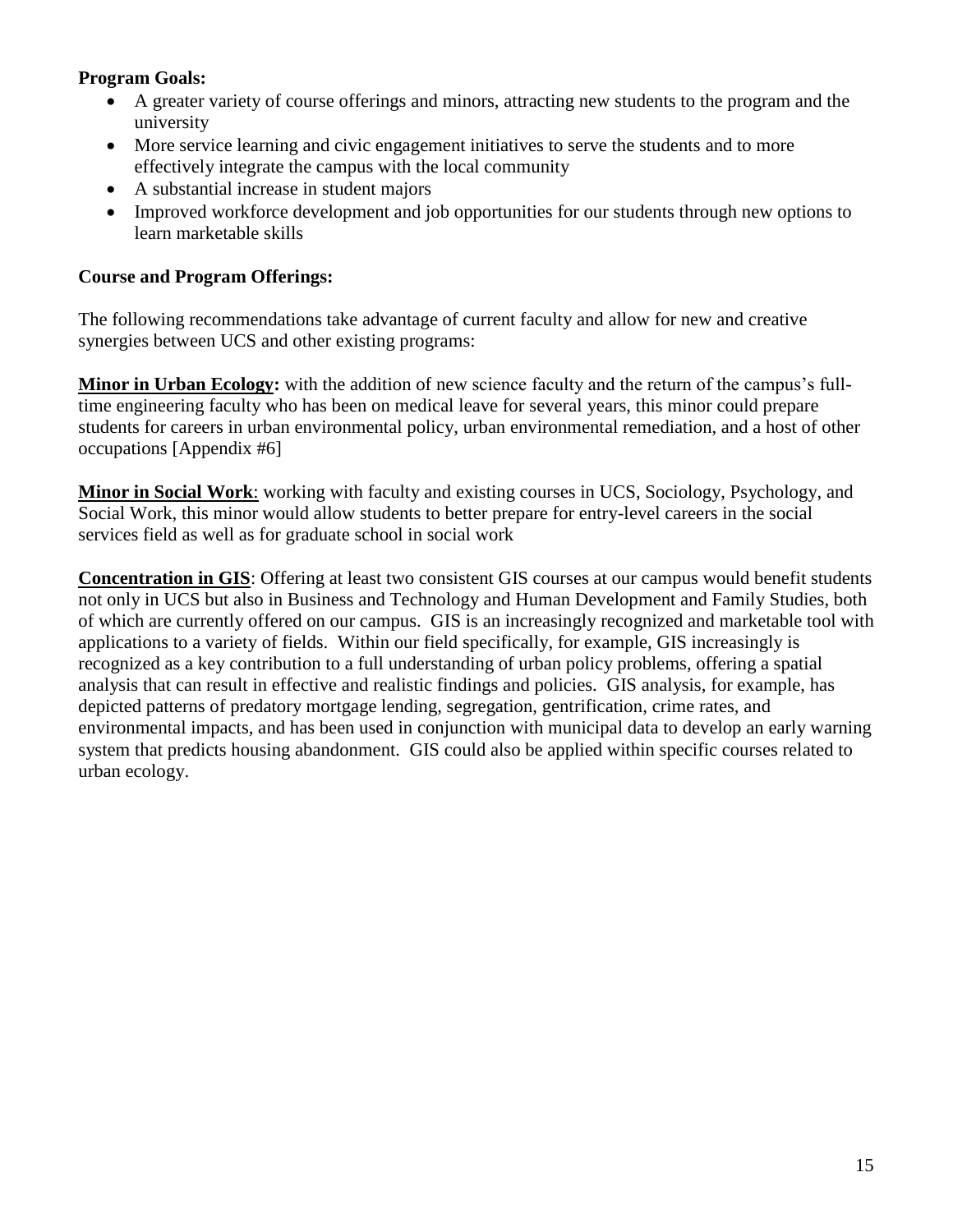## **UConn Waterbury Academic Plan Appendix #4**

### **PROPOSAL FOR BUSINESS ADMINISTRATION MAJOR (BSBA)**

#### **Justification & Rationale**

The **Business Administration (BSBA)** major is proposed for students at the Waterbury Campus. The program objective of the BSBA will be to provide a broad business major for students interested in general management. It will compliment the MBA program offered in Waterbury.

In addition to the standard core of business courses required of all business majors, the BSBA will have an extended core composed of a selection of required courses in Entrepreneurial Management, Finance & Risk Management, Information Technology and Professional Selling. BSBA students may then go on to concentrate in Accounting, Finance & Risk Management, Entrepreneurial Management, Professional Selling or Information Technology by taking three additional courses in one of those areas. Sttudents may choose to generalize rather than concentrate by taking a variety electives in different areas offered in Waterbury.

While the Business & Technology (BSBT) major has been successful in Waterbury, students have expressed dissatisfaction with the constraint that this is the only business major available at any of the regional campuses. The BSBA will compliment the BSBT by encouraging enrollments in courses and concentrations that already exist in Waterbury. It will also articulate smoothly into Transfer Pathway programs at Connecticut's Community Colleges.

## **Academic Program**

The essential core of required general education and business courses will remain the same as other business majors at UConn. In addition, there will be an extended course of three courses selected from the following:

- **FNCE 202 (Investment & Security Analysis)**
- **MGMT 2XX (Starting a New Business Venture)** *or* **MGMT 225 (International Business)**
- **MKTG 252 (Professional Selling)**

Three Business School electives at the 200 level beyond the common body of knowledge courses are also required. Students may be able to focus these three courses to form a concentration in one of the following areas of business:

## **Finance, Risk and Insurance Management** (choose 3)

FNCE 221 (Risk Management & Insurance) FNCE 204 (Financial Risk Management) or FNCE 206 (Financial Services) FNCE 228 (Risk Management: Property & Liability) or FNCE 230 (Real Estate Principles) or FNCE 210 (Personal Finance)

#### **International Business**

FNCE 205 (Global Financial Management) MKTG 254 (National/Global Account Sales Management) MKTG 270 (Global Marketing Strategy)

#### **Entrepreneurship and Small Business Ventures**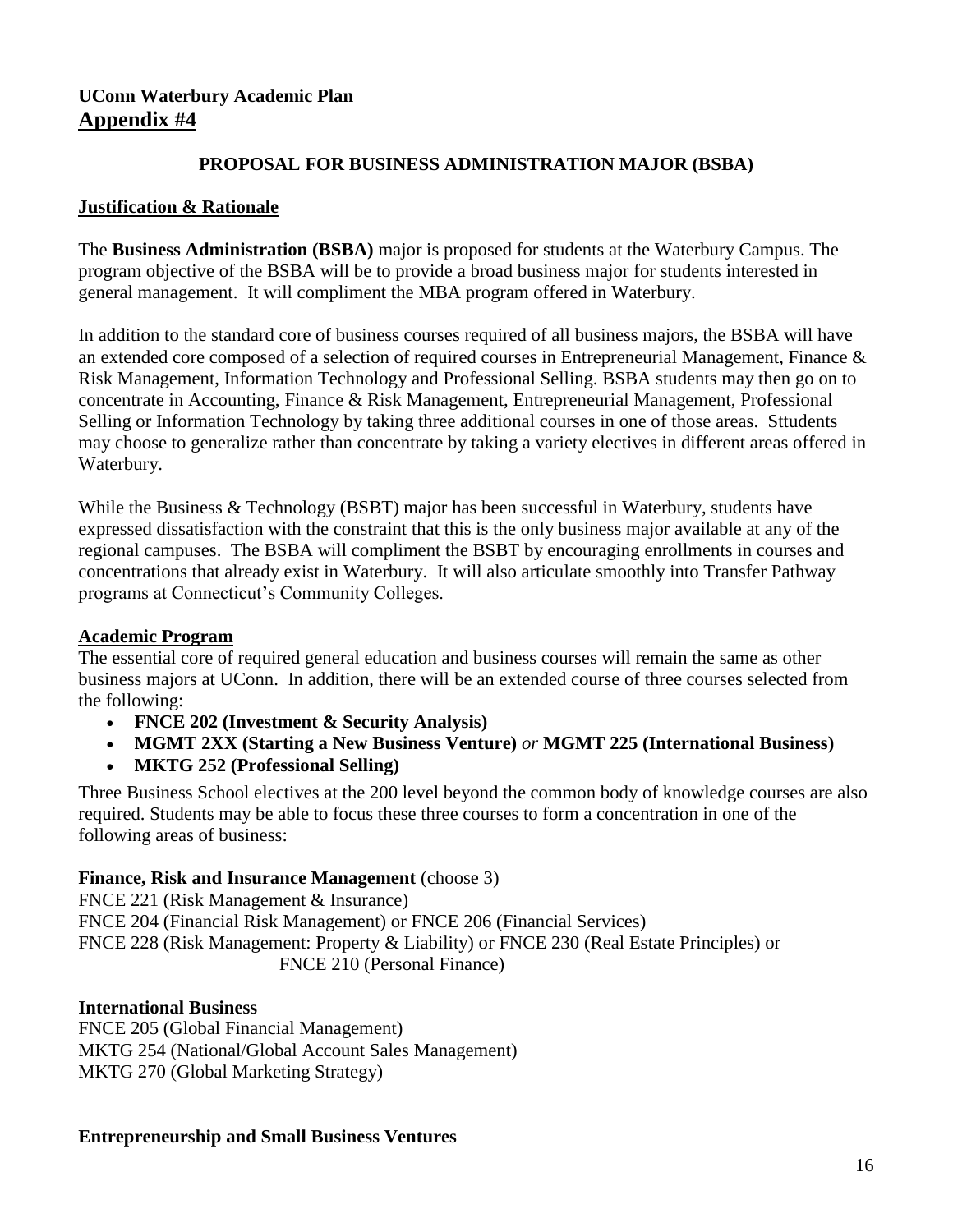MGMT 2XX (Small Business Management) MGMT 2XX (Small Business Planning) BADM 289 (Small Business Internship)

#### **Professional Selling**

MKTG 253 (Sales Force Automation) MKTG 254 (National/Global Account Sales Management) MKTG 289 (Professional Practice in Marketing: *Internship*)

#### **BSBA Visualization**



#### **Resources:**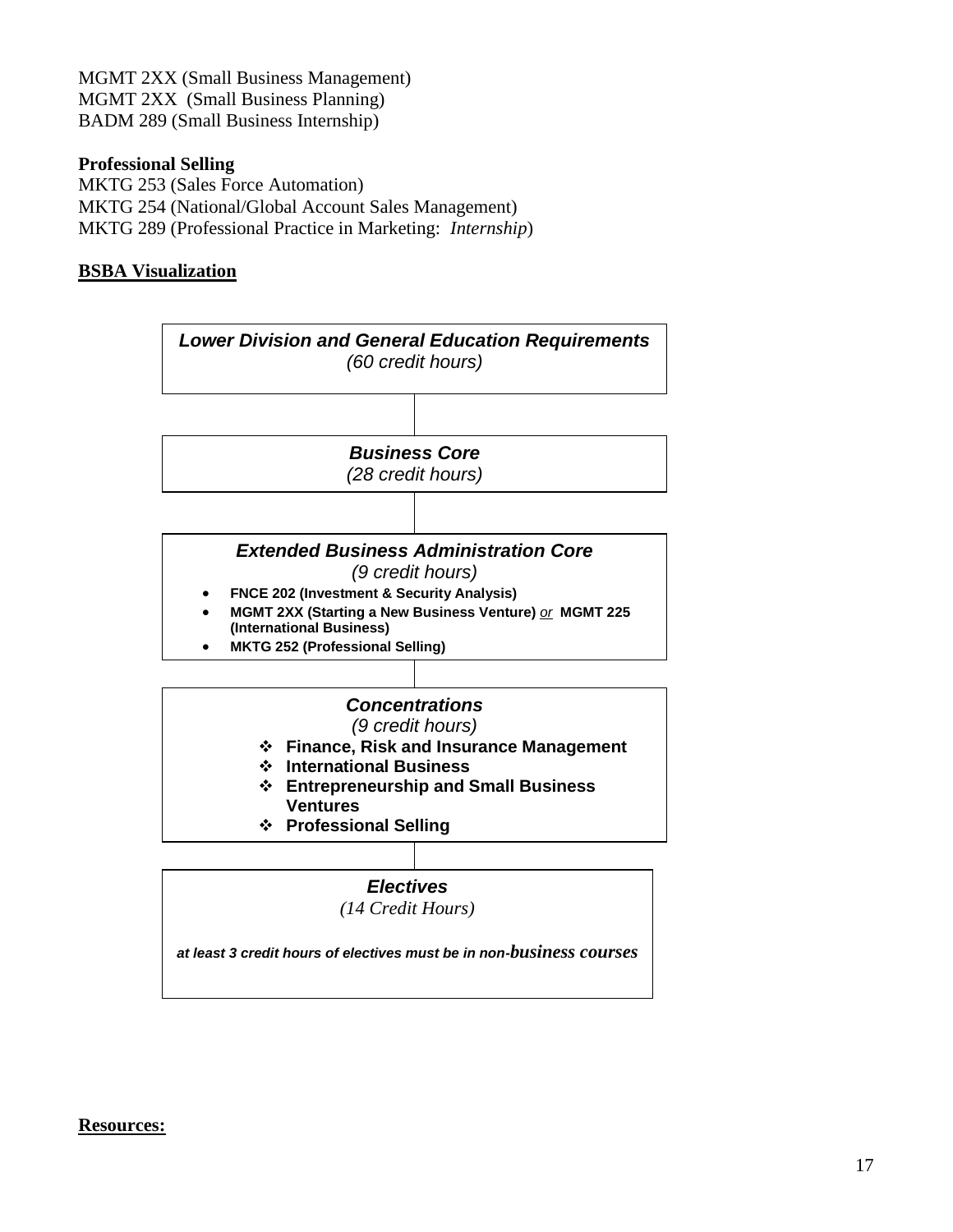The BS in Business Administration predates Business & Technology as the name of the major to be offered at the regional campuses. The original plan was to have seven faculty located in Waterbury: one in Accounting, one in Finance, one in Marketing, two in Management (one in organizational behavior; the other in small business management and strategic planning) and two in Operations and Information Management (one in Information Technology and the other in Operations Management). The School of Business needs at least this many faculty to effectively deliver the Business & Technology major (BSBT), the Business Administration major (BSBA) and the Master of Business Administration (MBA) in Waterbury.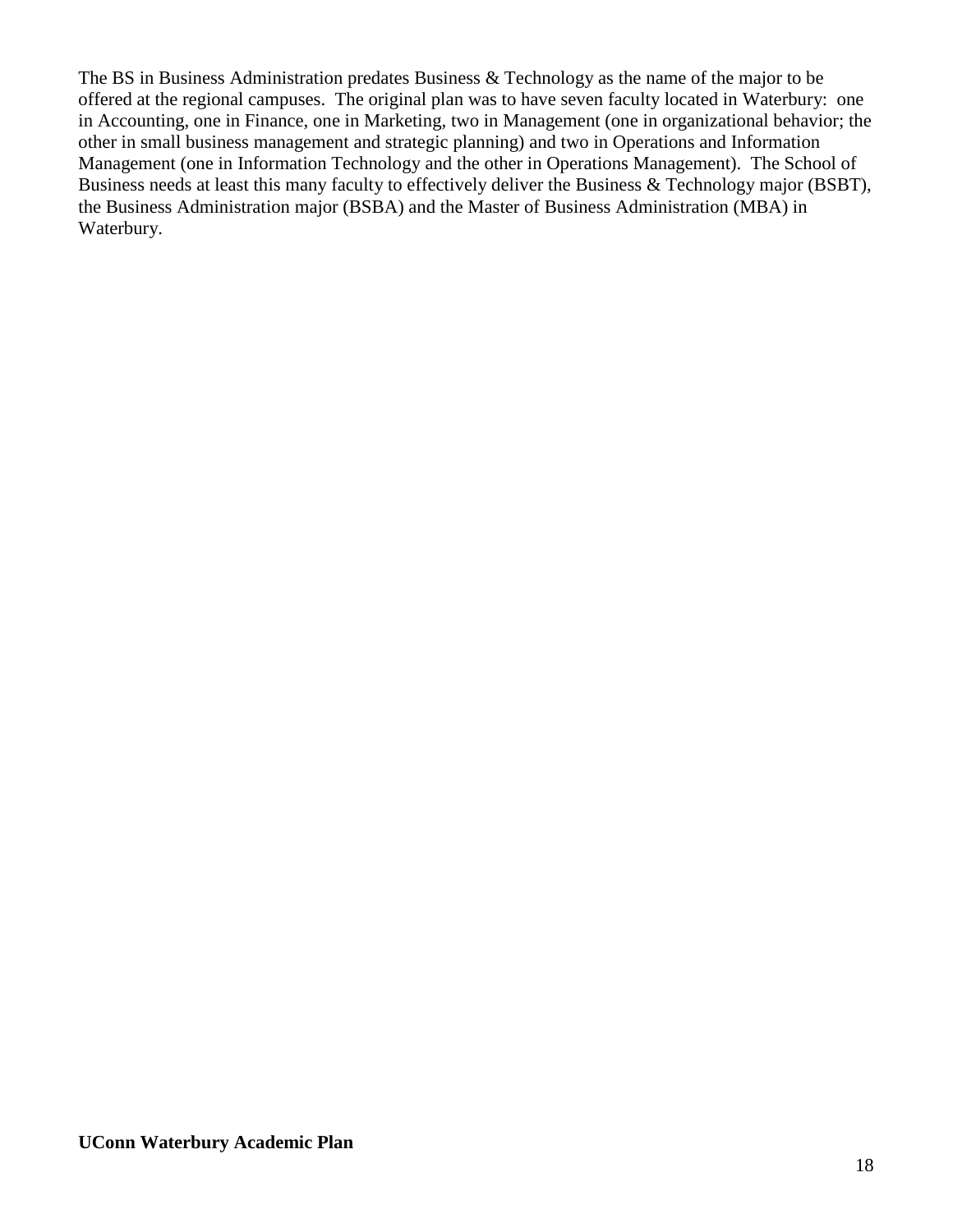# **Appendix #5**

## **PROPOSAL FOR HISTORY MAJOR – Additional Resources Required**

## **Justification and Rationale**

As one of the core liberal arts, history provides a tremendous grounding for students in understanding and interpreting what's happening in America and throughout the world. It creates an awareness of how human society has developed and changed over time. This new major would require additional resources as outlined below but is a recommendation made by the Waterbury campus Academic Plan Committee.

History enriches our understanding of today's world and today's events through greater knowledge of the past. It provides a critical perspective for helping students function effectively in a multicultural world shaped by diverse influences. It helps students gain an understanding of how events are shaped and how the factors which influence them are interrelated; it prepares them to become well-informed citizens. The study of history also fosters the development of analytical and writing skills, necessary requisites for virtually any field of work. In addition, the study of history prepares students for a wide variety of careers: education, business, government and public service, museum work, public relations and law.

The implementation of a **History Major** at the Waterbury Campus would meet student need and would complement the campus's existing focus on Urban and Community Studies. The strongest reason for adding a History Major to our list of offerings is student demand. A number of students want to pursue a history major at Waterbury, and do so already—although it is not easy. Creating a History Major would formalize what already exists informally, and it would facilitate what is currently a cumbersome process. There is strong student desire to complete a history major at Waterbury. In the last two years there have been at least 13 students who have either completed a history major at Waterbury or who intend to, all by taking full advantage of other campus course offerings in history.

A second reason to create a History Major is the current availability of significant faculty support. With three full-time historians at the Waterbury Campus, there are already considerable faculty resources here for a History Major, and courses taught by a full-time lecturer in History and Urban and Community Studies provide additional coverage. The major can currently be completed at Waterbury (with students taking some of their courses at Hartford and/or Torrington) with the exception of two courses: History 211 and History 297W. Those courses are currently offered at both Storrs and the Stamford Campus but could be offered at Waterbury or in Hartford or Torrington by present faculty. In addition to the 27 hours of 200-level history courses needed to fulfill the major, 12 hours of related 200-level courses are also required. Since the history department will accept as "related" any course in the humanities or social sciences, history majors have no trouble fulfilling those requirements, given the strong presence of traditional liberal arts faculty at Waterbury in English, economics, political science, anthropology, human development and family studies, sociology, psychology and urban and community studies.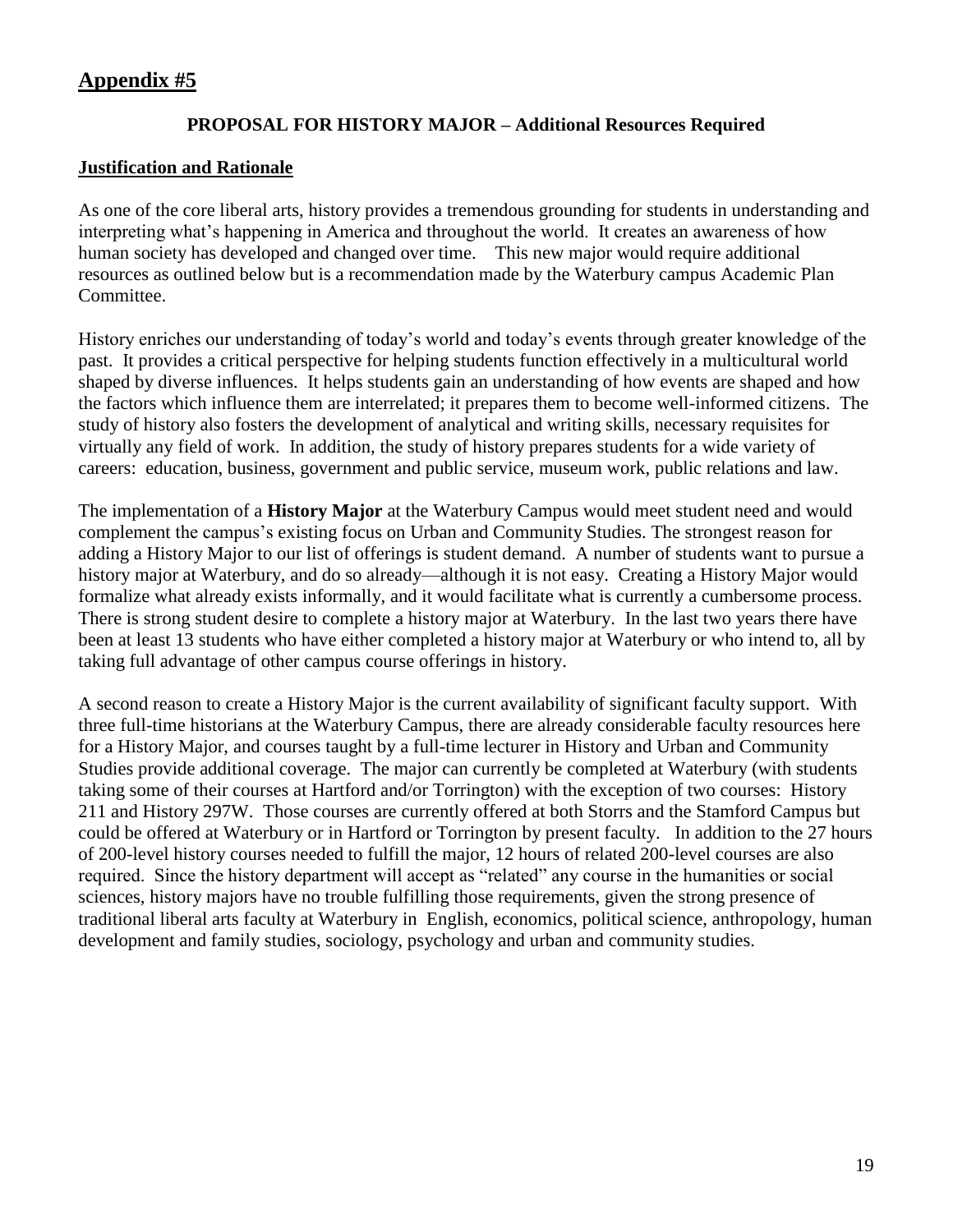## **Summary of History Degree Requirements**

History majors must meet the following requirements beyond the CLAS requirements and basic requirements for graduation:

- 27 credits of 200-level History courses, which must include History 211 (usually taken right after declaration of the Major) and History 297W (taken in the senior year)
- 12 related credits at the 200-level and 6 more credits of other 200-level coursework to add up to 45 credits
- Distribution requirements: The 27 credits in History must include one 3-credit course from each of Groups A, B and C, and two 3-credit courses from Group D. Variable Topic courses may also be applied to distribution groups and are determined by course content and Advisor consent.

## **200-Level History Courses Offered at Waterbury During the 2006/2007 Academic Year**

## **Waterbury:**

Group A (Ancient, Medieval and Early Modern): Hist 272

Group B (Modern Europe): Hist 229W

Group C (United States): Hist 238, Hist 246, Hist 260, Hist 278 (also Group D)

Group D (Africa, Asia, Latin America and Middle East): Hist 278 (also Group C),

Hist 281, Hist 282

## **Resources**

The History Major at Waterbury will require the continuation of at least the three current tenured faculty positions, which provide expertise in American, European and Latin American history, the expertise provided by the full-time lecturer in History and Urban and Community Studies and expertise provided by history adjunct professors. The offering of History 211 and History 297W at the Waterbury Campus together with any additional 200-level history courses to bolster current offerings, will require new faculty resources. It will require an additional tenure-track faculty member and/or additional adjunct history faculty to help cover 100-level courses and provide more 200-level courses.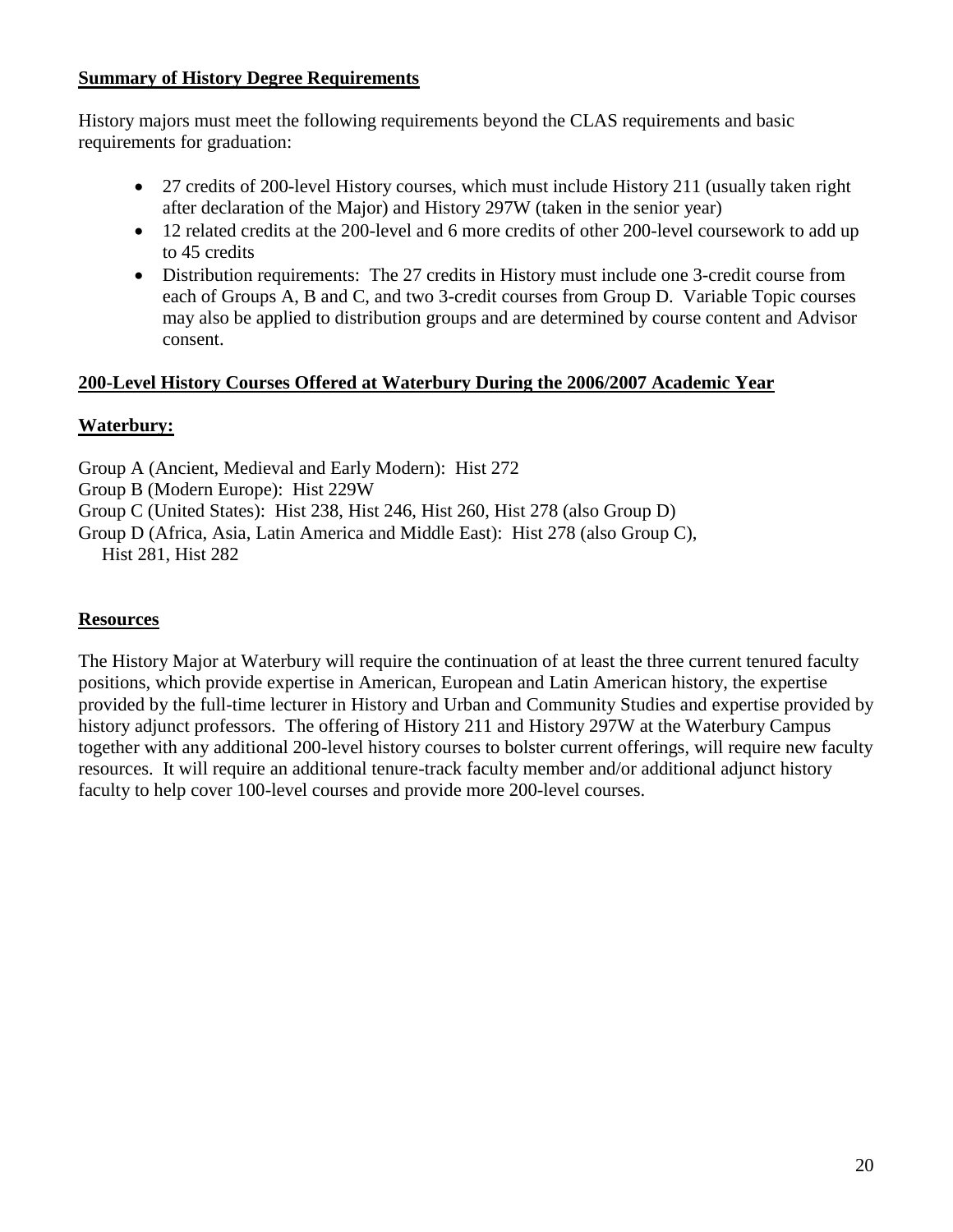## **Proposal for a Minor in Urban Ecology: A New Interdisciplinary Focus**

The Provost's draft academic plan of 1/26/07 includes several paragraphs on the University's need to focus on the environment. Indeed, under a section entitled Urban Issues he writes: "Urban environments present special issues for the environmental science, technology, and policy presented above. Urban environments present additional challenges in crafting spaces and institutions to address the problems of the people living in them through urban planning, social work, and other socially-oriented disciplines." Urban Ecology is a growing field that addresses these concerns.

An urban ecology minor at the UConn Waterbury campus would represent a natural confluence between the offerings in the areas of Chemistry, Biology, Psychology, Engineering, and the Urban and Community Studies Program. It would create a new and relevant niche for our urban-based campus and could open up promising new career opportunities for our graduates. This new minor would, however, require the addition of new faculty and relies on the return of the campus's full-time Engineering faculty member who has been out on medical leave.

## **Justification and Rationale**

- We have conventional general education science courses both for majors in the sciences and for non-majors. They are fully enrolled with an indication of further demand.
- However, students come to these classes with different levels of aptitude, preparation, and interests, which make them difficult to teach
- It would be useful, given the provost's statements and our own urban location and niche potential, to offer courses in the sciences as well as in other fields that would lead toward tangible skills, possible careers in environmental fields
- If Urban Ecology courses became general education courses, they could make students more receptive to the sciences since their classroom studies would have a large component of fieldwork and direct application to career possibilities
- Such a program would enhance opportunities for faculty, many of whom have been teaching the same courses for years, to teach new and interesting courses. Science faculty have indicated that they would welcome expanded opportunities to teach new courses that would involve fieldwork and would be invigorated by such a change.
- Jobs are available in such fields, and we could have a niche that would be a concentration that would mainly utilize already existing resources in the sciences, psychology, engineering, and urban and community studies and could lead to careers/graduate work in a range of fields, including:
- environmental remediation of brownfields and other post-industrial sites
- preparation of environmental impact statements
- environmental science and engineering jobs
- environmental education of the public, e.g. of teachers wishing to include environmental components in their courses
- environmental policy
- natural resources and conservation
- environmental management and regulatory compliance
- field biology

#### **How the Minor Could Work**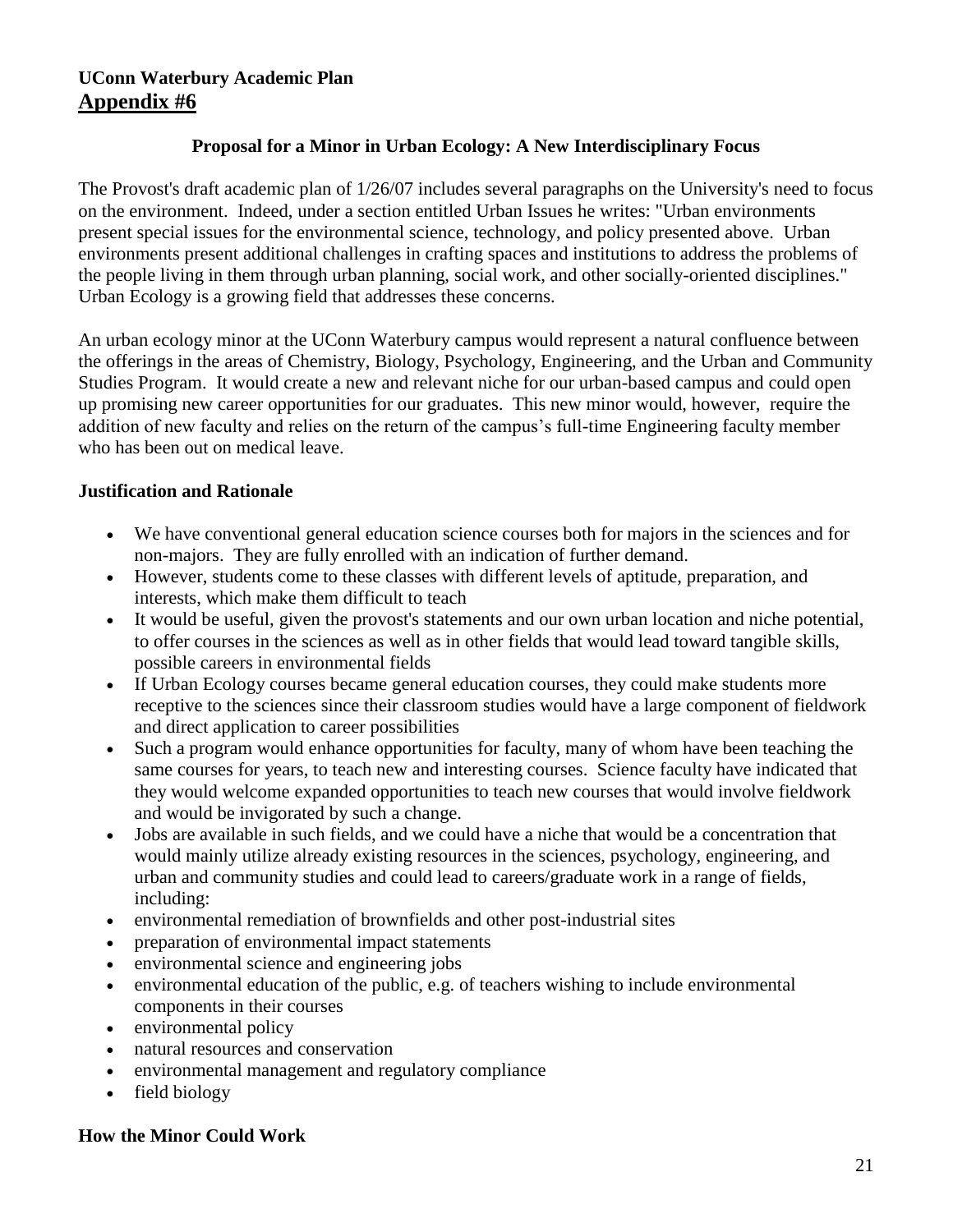Courses within the Urban Ecology Minor could largely be taught by existing local faculty and could include:

- Introduction to Urban Ecology, team-taught by cross-disciplinary faculty
- Environmental Chemistry
- Environmental Biology
- Field Biology
- Environmental Microbiology
- Environmental Engineering

The program could also include collaboration with the faculty in the Psychology, Environmental Engineering and Environment Science programs at U Conn/Storrs, and could serve as a feeder to Storrs' graduate programs in Environmental Engineering. It could open the door to new course possibilities or emphases over time. It could be built and diversified as we get a feel for student responses and needs as well as job and career opportunities.

## **Logistics**

- this program could be partially taught in the summer, thus assuring the availability of lab space and maximum fieldwork opportunities.
- this program would be eligible for National Science Foundation grants such as the Research Experience Units program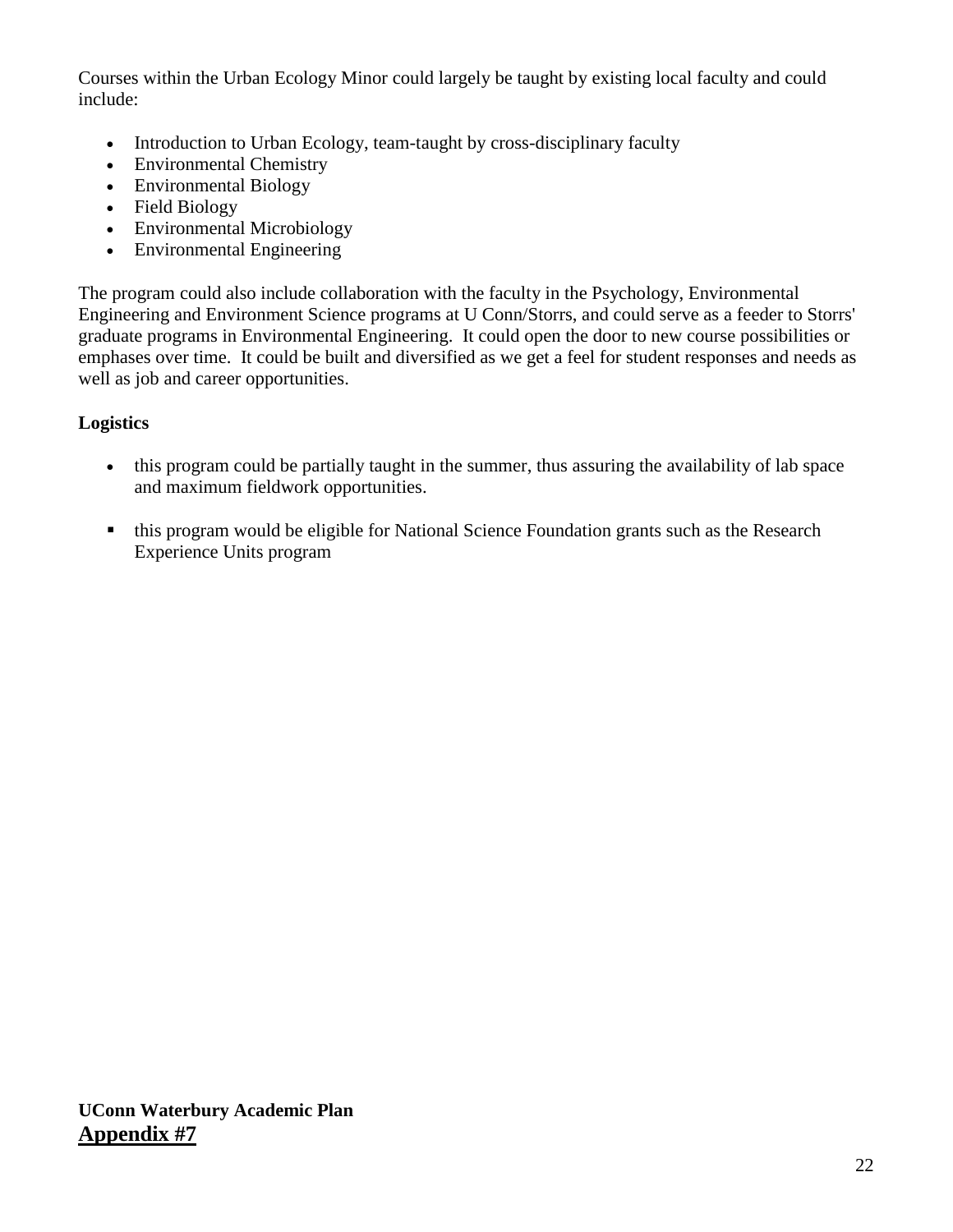## **Community Engagement Proposal for New Initiative**

As one of the University of Connecticut's only truly urban campuses, the Waterbury campus is uniquely able to position itself as an innovative site for community engagement, one of the spheres of UConn development emphasized recently in the Provost's academic plan for the University. In our urban setting many opportunities for active civic roles are close at hand and would benefit students, faculty, and members of the larger community in their respective needs for career training, research opportunities, and community enhancement. Community engagement includes, but is not limited to, the following:

- **faculty and student research in area communities**
- service learning opportunities for students
- $\blacksquare$  internship and fieldwork opportunities for students
- volunteer work for students
- work/study and other paid community work options for students
- special events and programs that involve community members and enable students to have contact with them

#### **Justification and Rationale**

The Provost has recently emphasized the importance of the University academic plan to the Board of Trustees as well as to the Legislature, each of which has significant interest in the ways in which the University can better serve the public (i.e. outreach).

- Community Outreach and Engagement is particularly critical to enhancing the academic experience for undergraduate students on a regional campus; the absence of many of the elements present on residential campus that foster development can be achieved through engagement with the greater community. The size of the campus, in proximity to many community organizations, provides a unique opportunity for partnerships and collaboration that both enhances learning and improves the greater community.
- In addition to the support needed at the department and University levels for the expansion of existing and addition of new academic programs, the value of legislative and local community support should not be underestimated. Outreach and engagement activities clearly demonstrate (to all constituents) the added value that the Waterbury campus brings to the city, the region, and the state. This awareness and recognition will emerge best from a plan that connects learning to the external environment (greater community) and engage the community in the University. The outcomes can include broad-based support for increased resources for academic programs (and associated capital projects).
- The involvement of community members in the University environment, whether through programming and lectures or organizational partnerships, will raise awareness of/market academic programs and also serve to recruit future students for these programs.
- The Waterbury campus, through outreach and engagement activities, can continue to increase the diversity of students in various academic programs and related fields.
- Programs such as the Osher Institute, located on campus, can provide fertile ground for intergenerational programming (tutors, guest lectures, mentorship in a professional field, etc.) that will enhance learning outcomes.
- As the University prepares students academically for an increasingly "outcomes based world," measurable practical experience (internships, volunteerism, etc.) become increasingly valuable to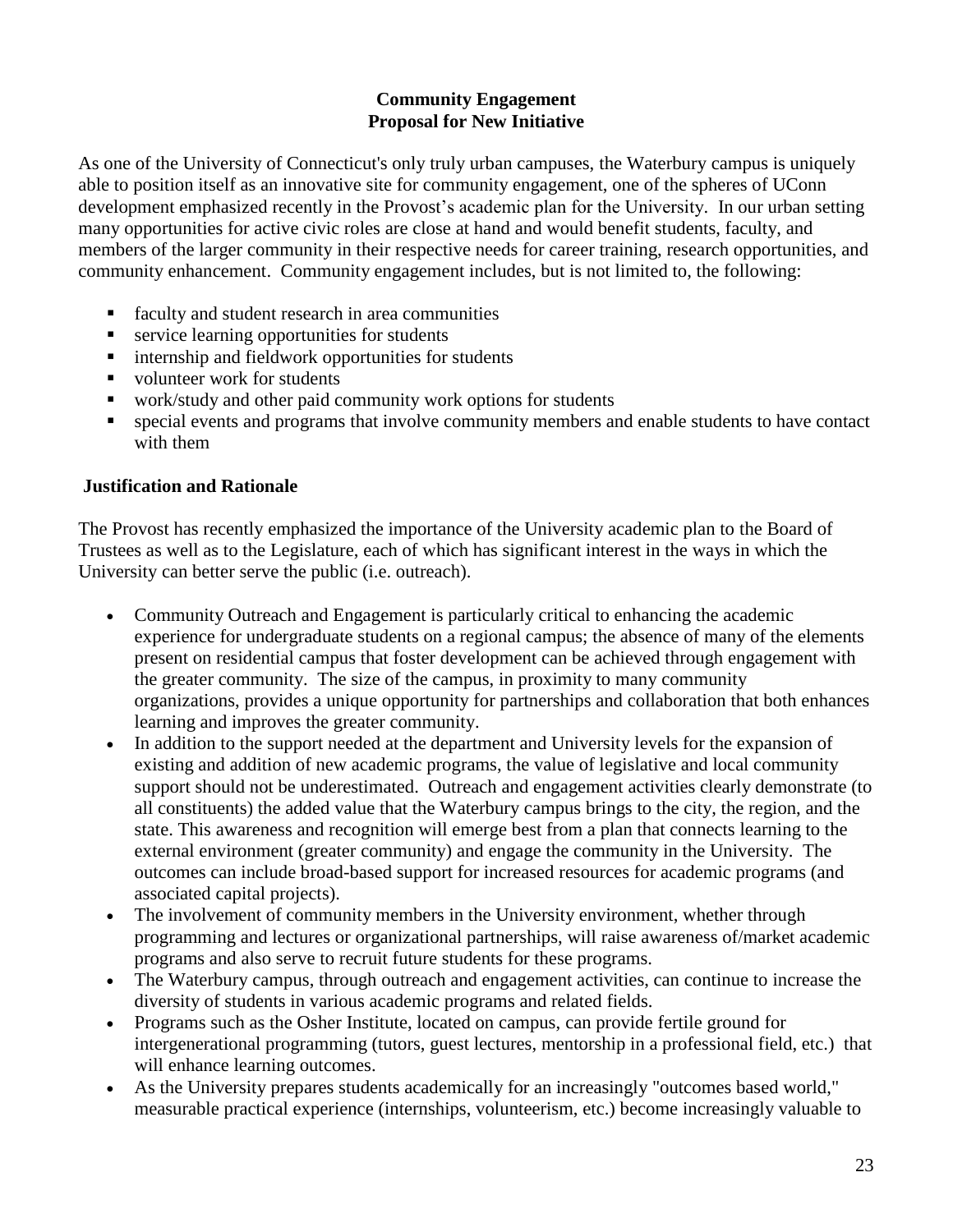them and serves to strengthen ALL academic programs. Additionally, these co-curricular experiences can enhance classroom experiences for faculty and other students.

## **Establishing Community Engagement as a Specialty**

UConn Waterbury is already moving in this direction and could easily establish community engagement as one of its specialties. As Trinity College in Hartford does, it could virtually guarantee all students who pass through its doors multiple opportunities to apply and test their classroom learning in nearby offcampus sites, and to develop skills useful for their future careers. The community also presents rich research opportunities that can benefit not only faculty but the communities themselves.

UConn Waterbury is already moving in the direction of civic engagement on multiple levels. Below are several examples:

- Dr. Kimberli Treadwell of the Department of Psychology lectures and does research projects in local schools on adolescent anxiety and elementary school social interactions. The latter area of study is currently being done in collaboration with a local elementary school in one of Waterbury's poorer neighborhoods and is geared not only to providing publications for Dr. Treadwell but for developing new local programs to reduce the incidence of bullying in this school.
- Dr. Rachael Lynch of the Department of English has just instituted a writing internship program, in which students engage in practical writing projects at a variety of sites, including a local museum, a local theater, and a nature conservancy.
- Dr. Ruth Glasser of the Urban and Community Studies Program has the students in her introductory course engage in service learning projects at a variety of sites, including a soup kitchen/food pantry, a Girl Scouts branch, a charter school for troubled children, and a coalition involved with neighborhoods and community development.
- Ms. Catherine Casey, Director of Student Services and Bursar, has for years coordinated a jobs program for students that hires them as paid tutors at a local inner-city elementary school.
- Dr. Brian Chapman has recently been hired as an outreach coordinator for the campus, is responsible for developing the Osher Program for Adult Learners, which provides for classes and workshops for adults on our campus.
- Student members of the Associated Student Government and the Volunteer Club organized a series of performances of "The Vagina Monologues" that raised money for a local battered women's shelter, SafeHaven.